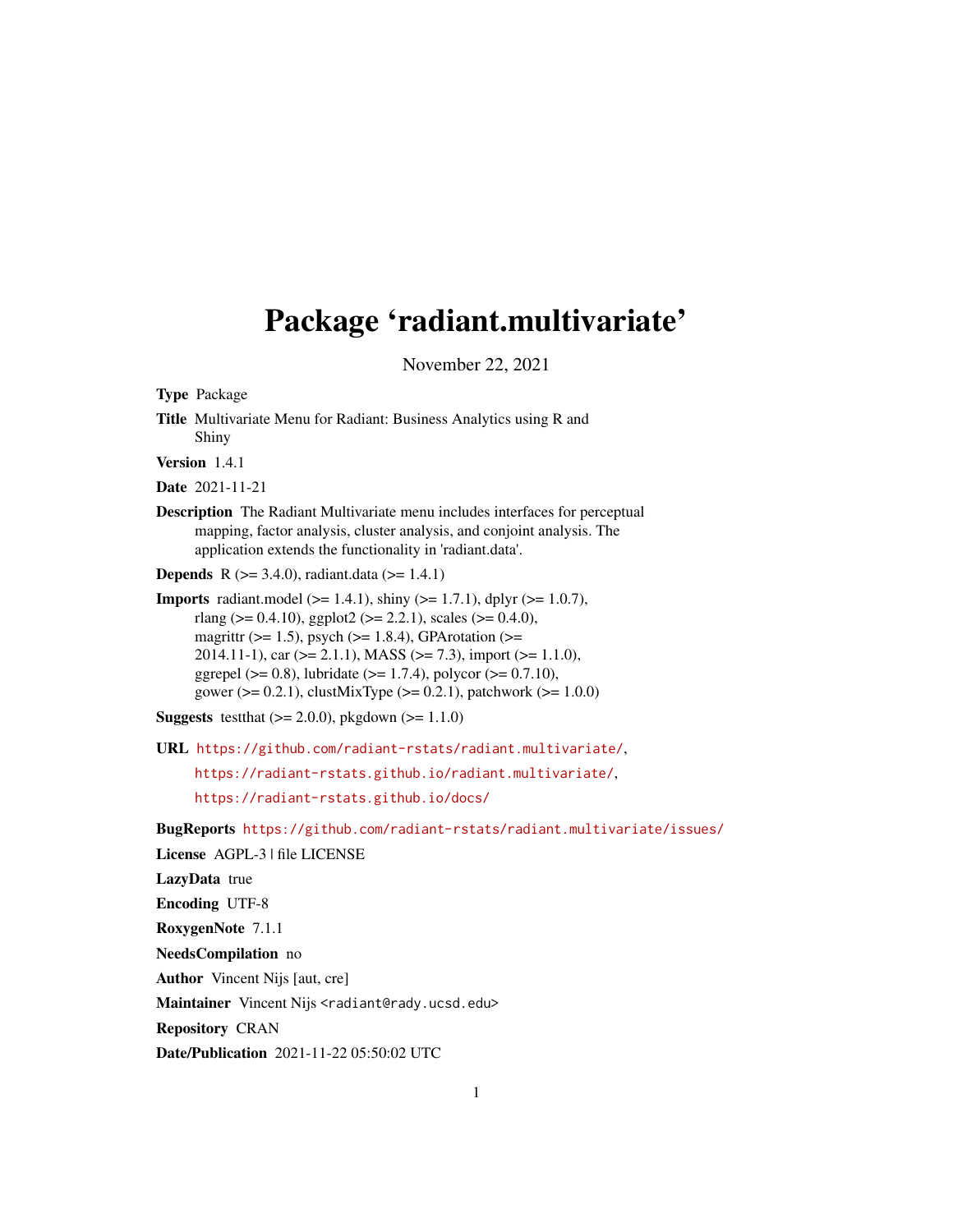## R topics documented:

|                                                                                                                        | 3              |
|------------------------------------------------------------------------------------------------------------------------|----------------|
|                                                                                                                        | 3              |
|                                                                                                                        | $\overline{4}$ |
|                                                                                                                        | $\overline{4}$ |
|                                                                                                                        | 5              |
|                                                                                                                        | 5              |
|                                                                                                                        | 6              |
|                                                                                                                        | 8              |
|                                                                                                                        | 9              |
|                                                                                                                        | 10             |
|                                                                                                                        | 11             |
|                                                                                                                        | 12             |
|                                                                                                                        | 12             |
|                                                                                                                        | 13             |
|                                                                                                                        | 14             |
|                                                                                                                        | 15             |
|                                                                                                                        | 16             |
|                                                                                                                        | 17             |
|                                                                                                                        | 18             |
|                                                                                                                        | 20             |
| $predict\_conjoint_by \dots \dots \dots \dots \dots \dots \dots \dots \dots \dots \dots \dots \dots \dots \dots \dots$ | 21             |
|                                                                                                                        | 22             |
|                                                                                                                        | 23             |
|                                                                                                                        | 23             |
|                                                                                                                        | 24             |
|                                                                                                                        | 25             |
|                                                                                                                        | 26             |
|                                                                                                                        | 26             |
|                                                                                                                        | 27             |
|                                                                                                                        | 27             |
|                                                                                                                        | 28             |
|                                                                                                                        | 28             |
|                                                                                                                        | 29             |
|                                                                                                                        | 30             |
|                                                                                                                        | 31             |
|                                                                                                                        |                |
|                                                                                                                        | 33             |
|                                                                                                                        | 33             |
|                                                                                                                        | 34             |
|                                                                                                                        | 35             |
|                                                                                                                        | 36             |
|                                                                                                                        | 37             |
|                                                                                                                        | 37             |
|                                                                                                                        | 38             |
|                                                                                                                        |                |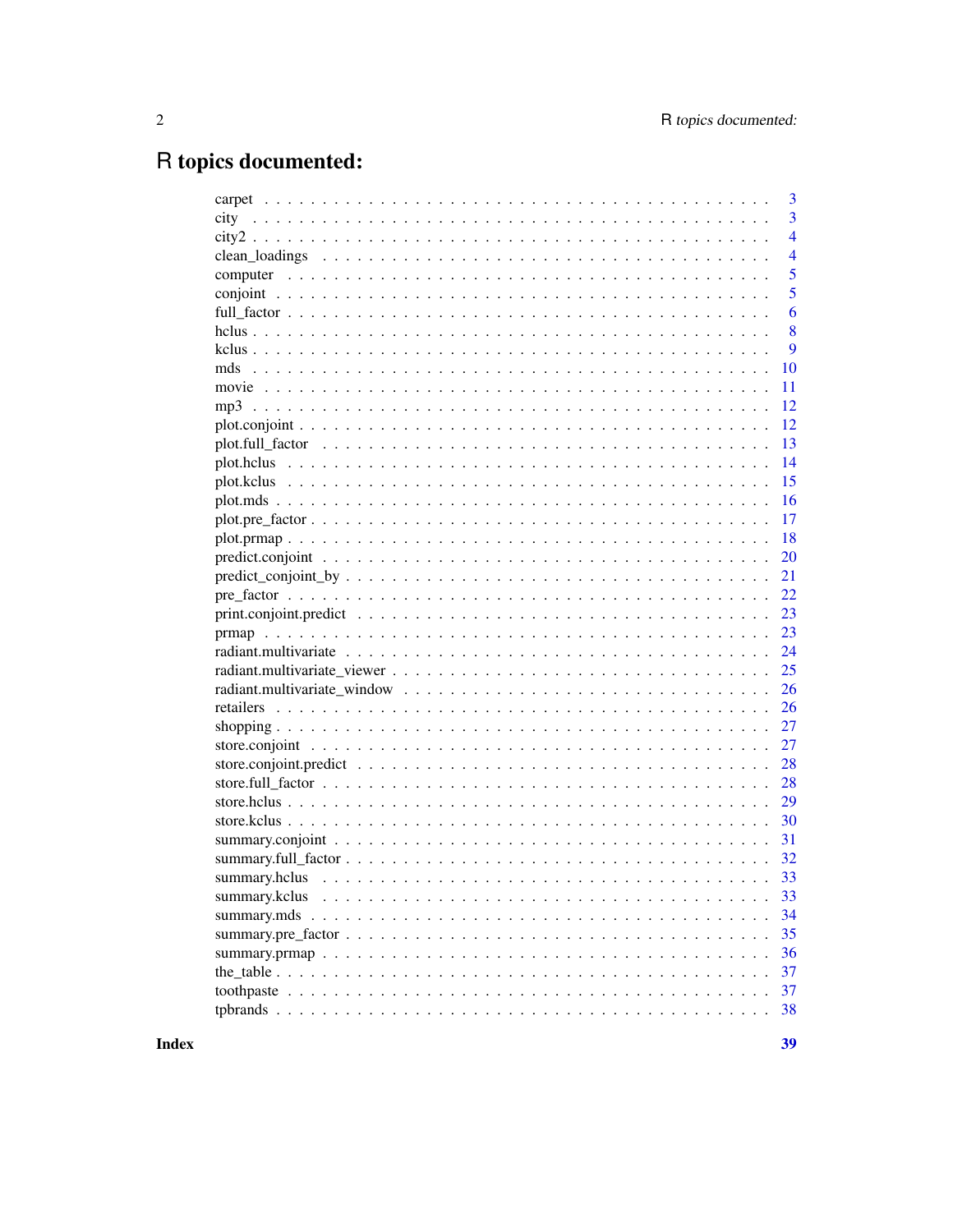<span id="page-2-0"></span>carpet *Carpet cleaners*

## Description

Carpet cleaners

## Usage

data(carpet)

## Format

A data frame with 18 rows and 5 variables

#### Details

Rankings reflect the evaluation of 18 alternative carpet cleaners by one respondent. Description provided in attr(carpet," description")

city *City distances*

#### Description

City distances

#### Usage

data(city)

## Format

A data frame with 45 rows and 3 variables

#### Details

Distance in miles between nine cities in the USA. The dataset is used to illustrate multi-dimensional scaling (MDS). Description provided in attr(city, "description")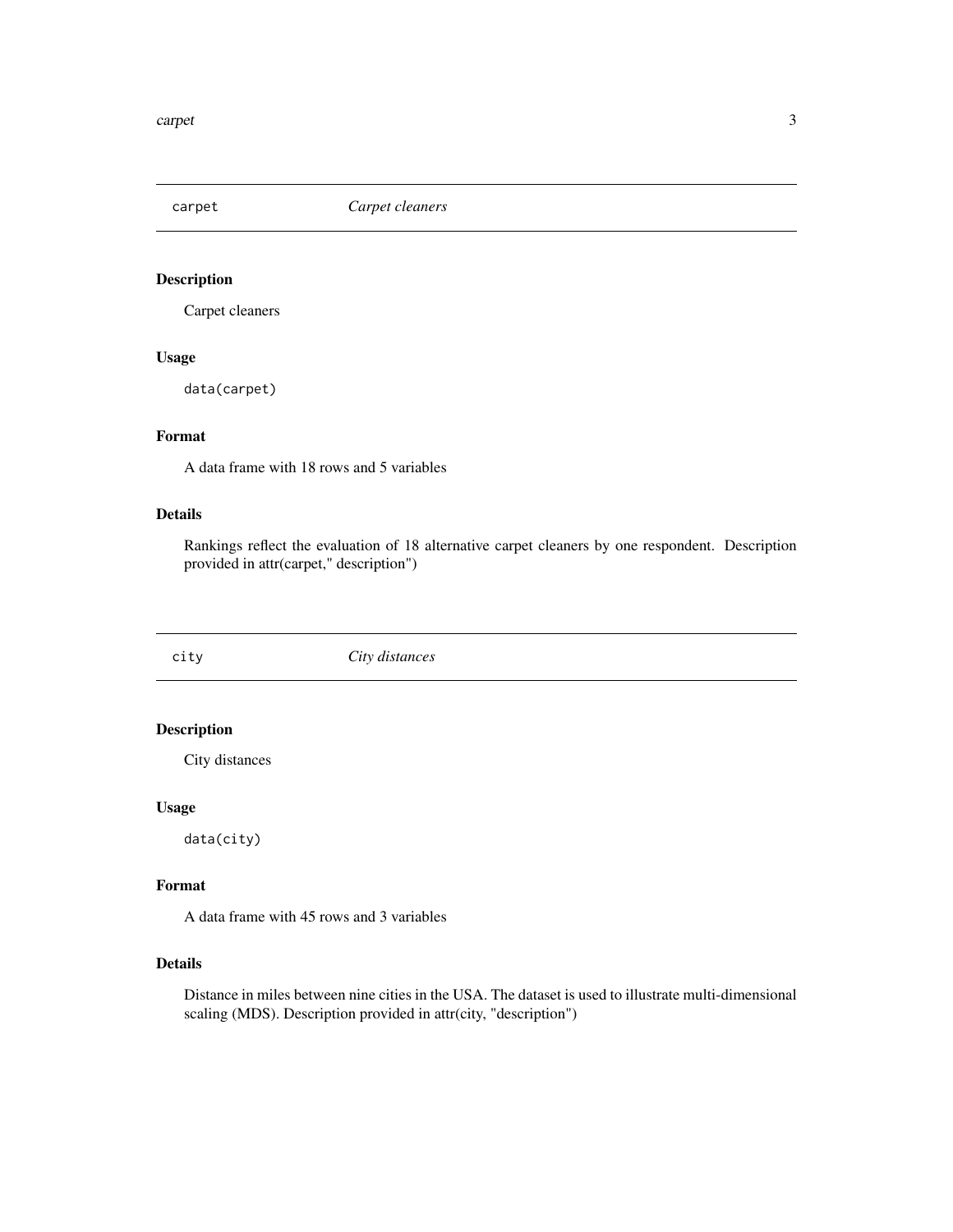<span id="page-3-0"></span>

## Description

City distances 2

#### Usage

data(city2)

#### Format

A data frame with 78 rows and 3 variables

## Details

Distance in miles between 12 cities in the USA. The dataset is used to illustrate multi-dimensional scaling (MDS). Description provided in attr(city2, "description")

clean\_loadings *Sort and clean loadings*

## Description

Sort and clean loadings

#### Usage

```
clean_loadings(floadings, cutoff = 0, fsort = FALSE, dec = 8, repl = NA)
```
## Arguments

| floadings | Data frame with loadings                                                |
|-----------|-------------------------------------------------------------------------|
| cutoff    | Show only loadings with (absolute) values above cutoff (default $= 0$ ) |
| fsort     | Sort factor loadings                                                    |
| dec       | Number of decimals to show                                              |
| repl      | Replace loadings below the cutoff by NA (or "")                         |

#### Details

See [https://radiant-rstats.github.io/docs/multivariate/full\\_factor.html](https://radiant-rstats.github.io/docs/multivariate/full_factor.html) for an example in Radiant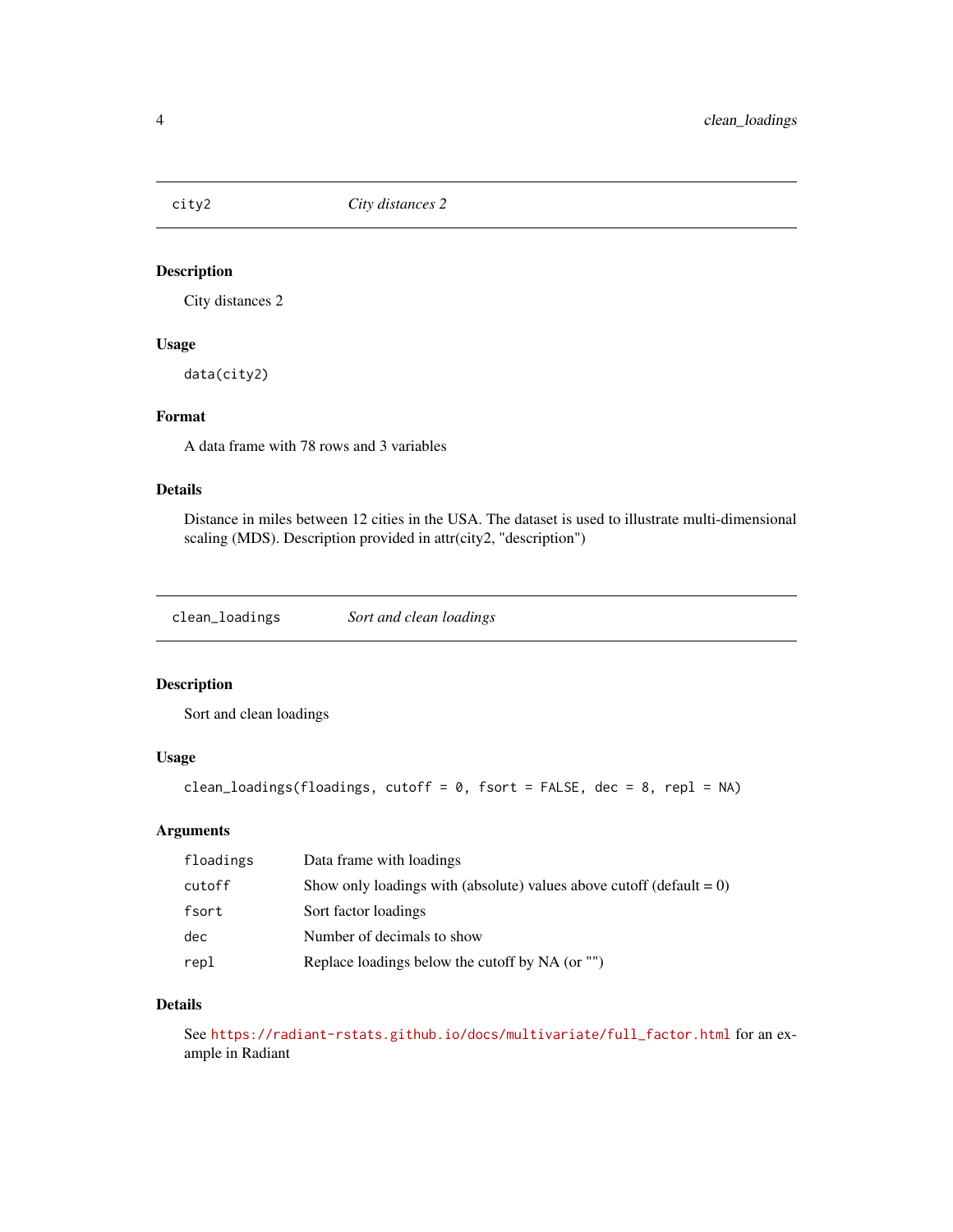#### <span id="page-4-0"></span>computer 5 and 5 and 5 and 5 and 5 and 5 and 5 and 5 and 5 and 5 and 5 and 5 and 5 and 5 and 5 and 5 and 5 and 5 and 5 and 5 and 5 and 5 and 5 and 5 and 5 and 5 and 5 and 5 and 5 and 5 and 5 and 5 and 5 and 5 and 5 and 5 a

## Examples

```
result <- full_factor(shopping, "v1:v6", nr_fact = 2)
clean_loadings(result$floadings, fsort = TRUE, cutoff = .5, dec = 2)
```
computer *Perceptions of computer (re)sellers*

## Description

Perceptions of computer (re)sellers

## Usage

data(computer)

#### Format

A data frame with 5 rows and 8 variables

## Details

Perceptions of computer (re)sellers. The dataset is used to illustrate perceptual maps. Description provided in attr(computer, "description")

<span id="page-4-1"></span>conjoint *Conjoint analysis*

#### Description

Conjoint analysis

```
conjoint(
  dataset,
  rvar,
  evar,
  int ="",
  by = "none",reverse = FALSE,
  data_filter = ",
  envir = parent.frame()
\mathcal{E}
```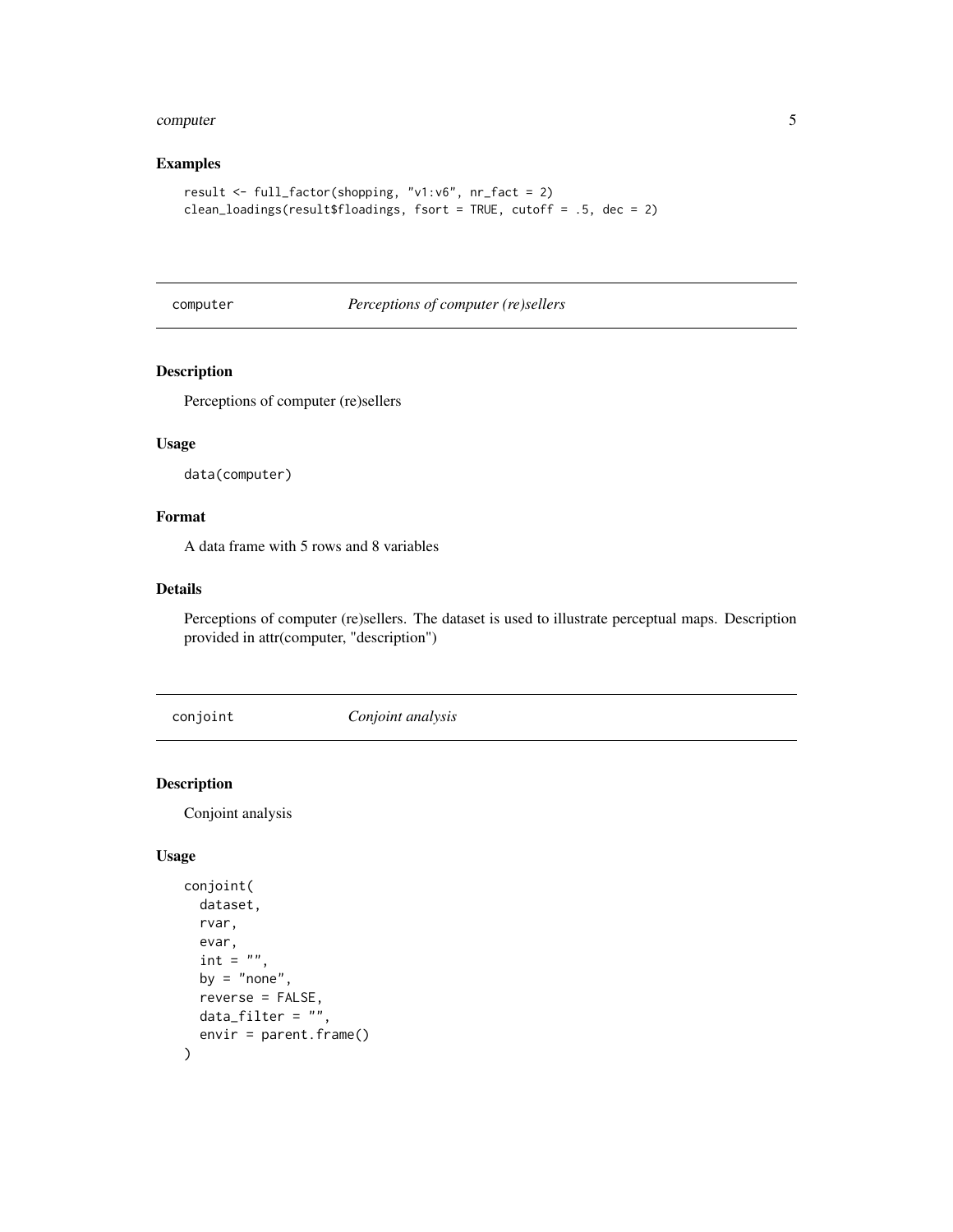## <span id="page-5-0"></span>Arguments

| dataset     | Dataset                                                                                                                                      |
|-------------|----------------------------------------------------------------------------------------------------------------------------------------------|
| rvar        | The response variable (e.g., profile ratings)                                                                                                |
| evar        | Explanatory variables in the regression                                                                                                      |
| int         | Interaction terms to include in the model                                                                                                    |
| by          | Variable to group data by before analysis (e.g., a respondent id)                                                                            |
| reverse     | Reverse the values of the response variable ('rvar')                                                                                         |
| data_filter | Expression entered in, e.g., Data $>$ View to filter the dataset in Radiant. The<br>expression should be a string (e.g., "price $> 10000$ ") |
| envir       | Environment to extract data from                                                                                                             |

## Details

See <https://radiant-rstats.github.io/docs/multivariate/conjoint.html> for an example in Radiant

## Value

A list with all variables defined in the function as an object of class conjoint

## See Also

[summary.conjoint](#page-30-1) to summarize results

[plot.conjoint](#page-11-1) to plot results

## Examples

conjoint(mp3, rvar = "Rating", evar = "Memory:Shape") %>% str()

<span id="page-5-1"></span>full\_factor *Factor analysis (PCA)*

## Description

Factor analysis (PCA)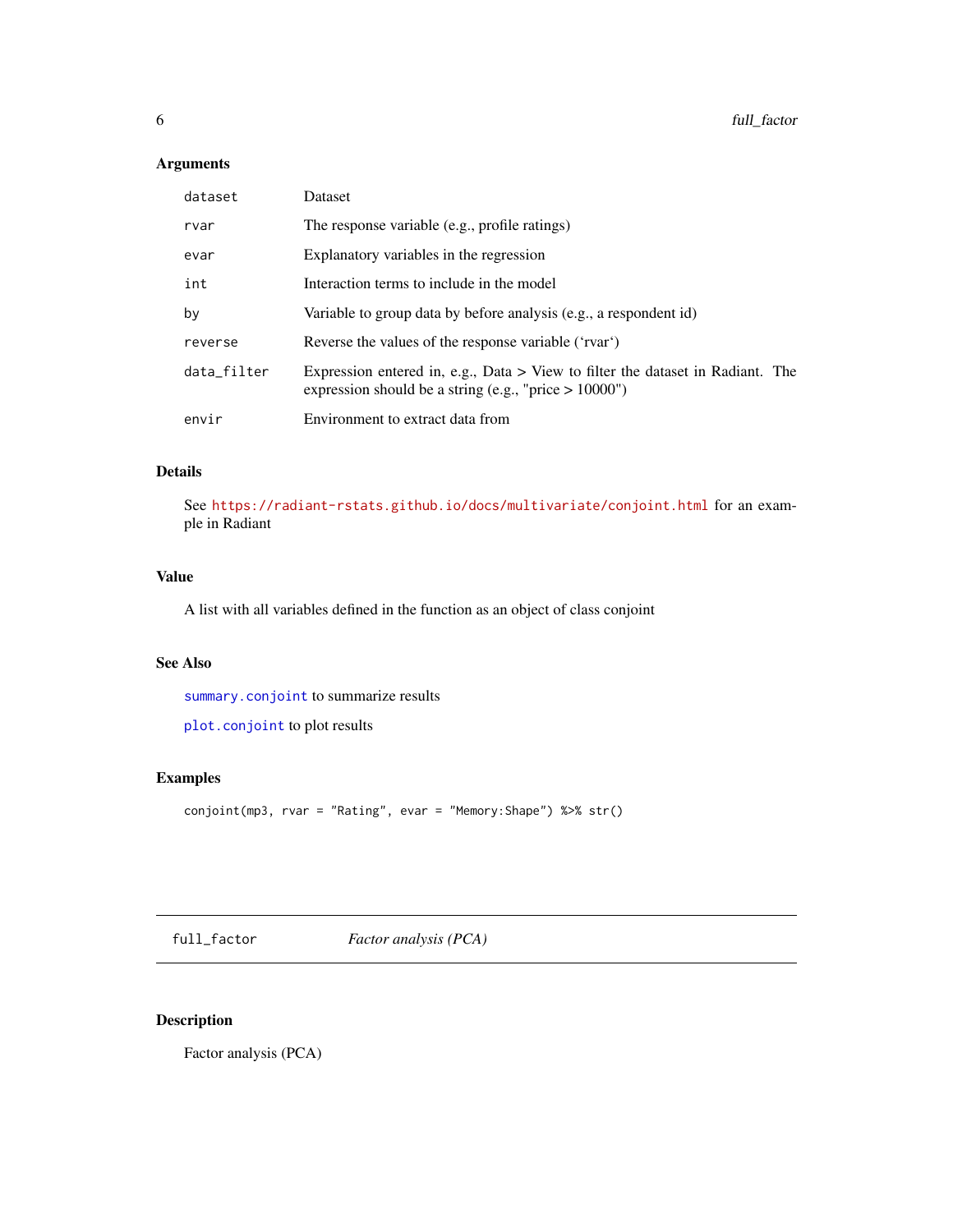<span id="page-6-0"></span>full\_factor 7

#### Usage

```
full_factor(
  dataset,
 vars,
 method = "PCA",hcor = FALSE,
 nr_fact = 1,
 rotation = "varimax",
 data_fitter = "",envir = parent.frame()\lambda
```
## Arguments

| dataset     | Dataset                                                                                                                                    |
|-------------|--------------------------------------------------------------------------------------------------------------------------------------------|
| vars        | Variables to include in the analysis                                                                                                       |
| method      | Factor extraction method to use                                                                                                            |
| hcor        | Use polycor::hetcor to calculate the correlation matrix                                                                                    |
| nr_fact     | Number of factors to extract                                                                                                               |
| rotation    | Apply varimax rotation or no rotation ("varimax" or "none")                                                                                |
| data_filter | Expression entered in, e.g., Data > View to filter the dataset in Radiant. The<br>expression should be a string (e.g., "price $> 10000$ ") |
| envir       | Environment to extract data from                                                                                                           |

## Details

See [https://radiant-rstats.github.io/docs/multivariate/full\\_factor.html](https://radiant-rstats.github.io/docs/multivariate/full_factor.html) for an example in Radiant

#### Value

A list with all variables defined in the function as an object of class full\_factor

## See Also

[summary.full\\_factor](#page-31-1) to summarize results

[plot.full\\_factor](#page-12-1) to plot results

## Examples

full\_factor(shopping, "v1:v6") %>% str()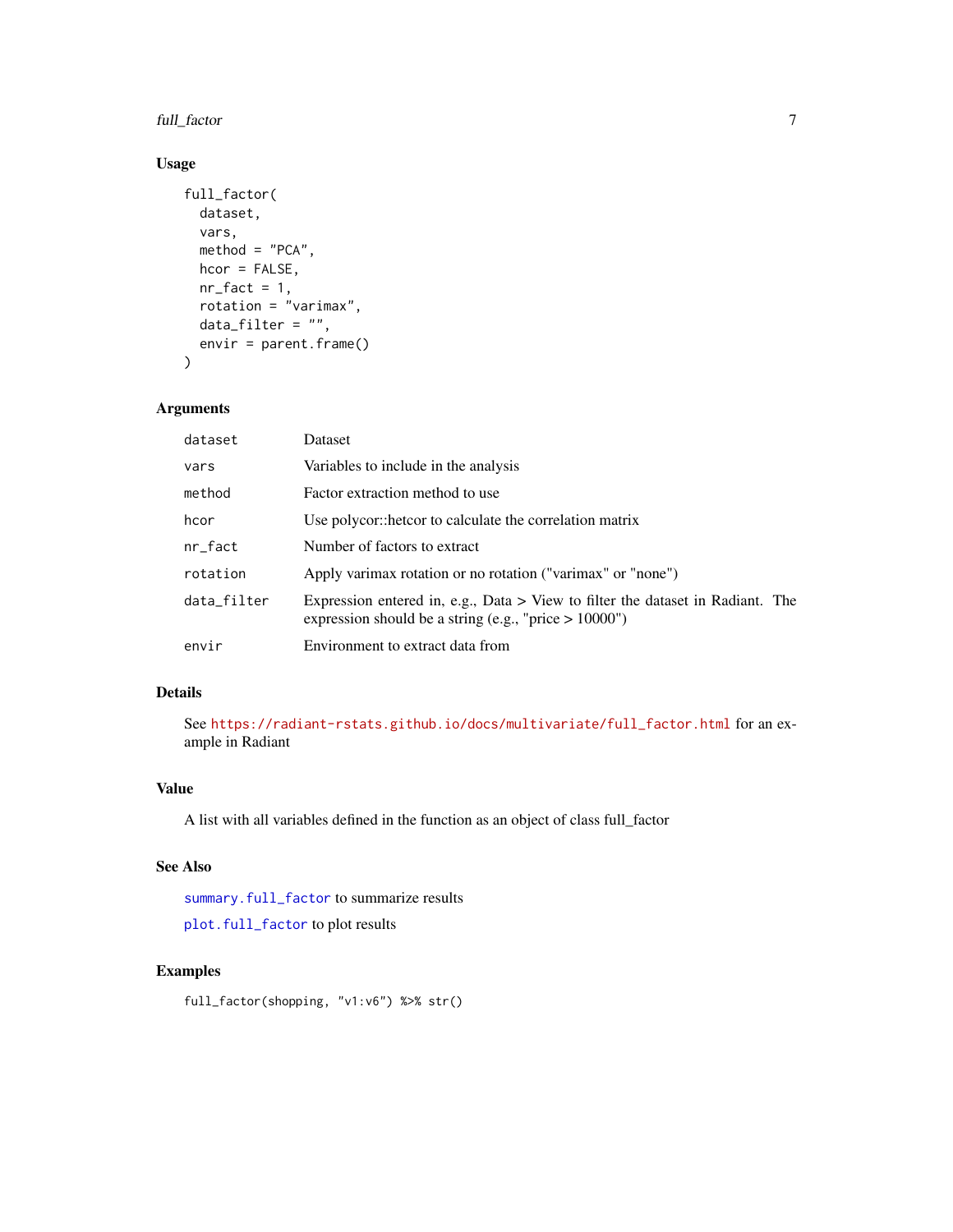<span id="page-7-1"></span><span id="page-7-0"></span>

## Description

Hierarchical cluster analysis

## Usage

```
hclus(
  dataset,
  vars,
  labels = "none",
  distance = "sq.euclidian",
  method = "ward.D",max\_cases = 5000,standardize = TRUE,
  data_filter = ",
  envir = parent.frame()
\mathcal{L}
```
## Arguments

| dataset     | <b>Dataset</b>                                                                                                                               |
|-------------|----------------------------------------------------------------------------------------------------------------------------------------------|
| vars        | Vector of variables to include in the analysis                                                                                               |
| labels      | A vector of labels for the leaves of the tree                                                                                                |
| distance    | <b>Distance</b>                                                                                                                              |
| method      | Method                                                                                                                                       |
| max_cases   | Maximum number of cases allowed (default is 1000). Set to avoid long-running<br>analysis in the radiant web-interface.                       |
| standardize | Standardized data (TRUE or FALSE)                                                                                                            |
| data_filter | Expression entered in, e.g., Data $>$ View to filter the dataset in Radiant. The<br>expression should be a string (e.g., "price $> 10000$ ") |
| envir       | Environment to extract data from                                                                                                             |

## Details

See <https://radiant-rstats.github.io/docs/multivariate/hclus.html> for an example in Radiant

#### Value

A list of all variables used in hclus as an object of class hclus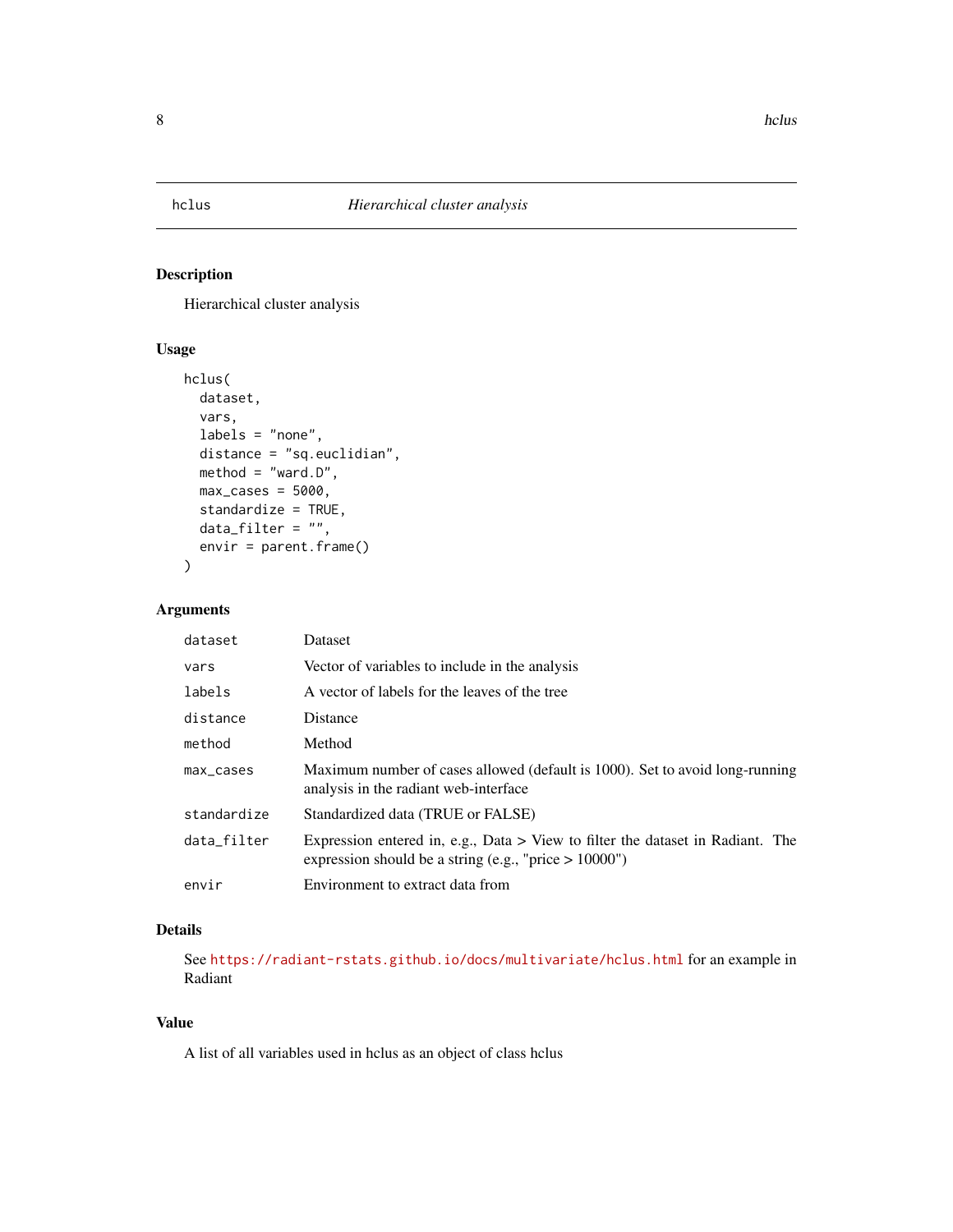#### <span id="page-8-0"></span>kclus **9**

## See Also

[summary.hclus](#page-32-1) to summarize results

[plot.hclus](#page-13-1) to plot results

## Examples

```
hclus(shopping, vars = "v1:v6") %>% str()
```
<span id="page-8-1"></span>kclus *K-clustering*

## Description

K-clustering

## Usage

```
kclus(
  dataset,
  vars,
  fun = "kmeans",
  hc\_init = TRUE,distance = "sq.euclidian",
  method = "ward.D",seed = 1234,
  nr\_clus = 2,
  standardize = TRUE,
  lambda = NULL,
  data_fitter = "",envir = parent.frame()
\mathcal{L}
```
## Arguments

| dataset     | <b>Dataset</b>                                         |
|-------------|--------------------------------------------------------|
| vars        | Vector of variables to include in the analysis         |
| fun         | Use either "kmeans" or "kproto" for clustering         |
| $hc$ _init  | Use centers from holus as the starting point           |
| distance    | Distance for helus                                     |
| method      | Method for helus                                       |
| seed        | Random see to use for k-clustering if hc_init is FALSE |
| $nr\_clus$  | Number of clusters to extract                          |
| standardize | Standardize data (TRUE or FALSE)                       |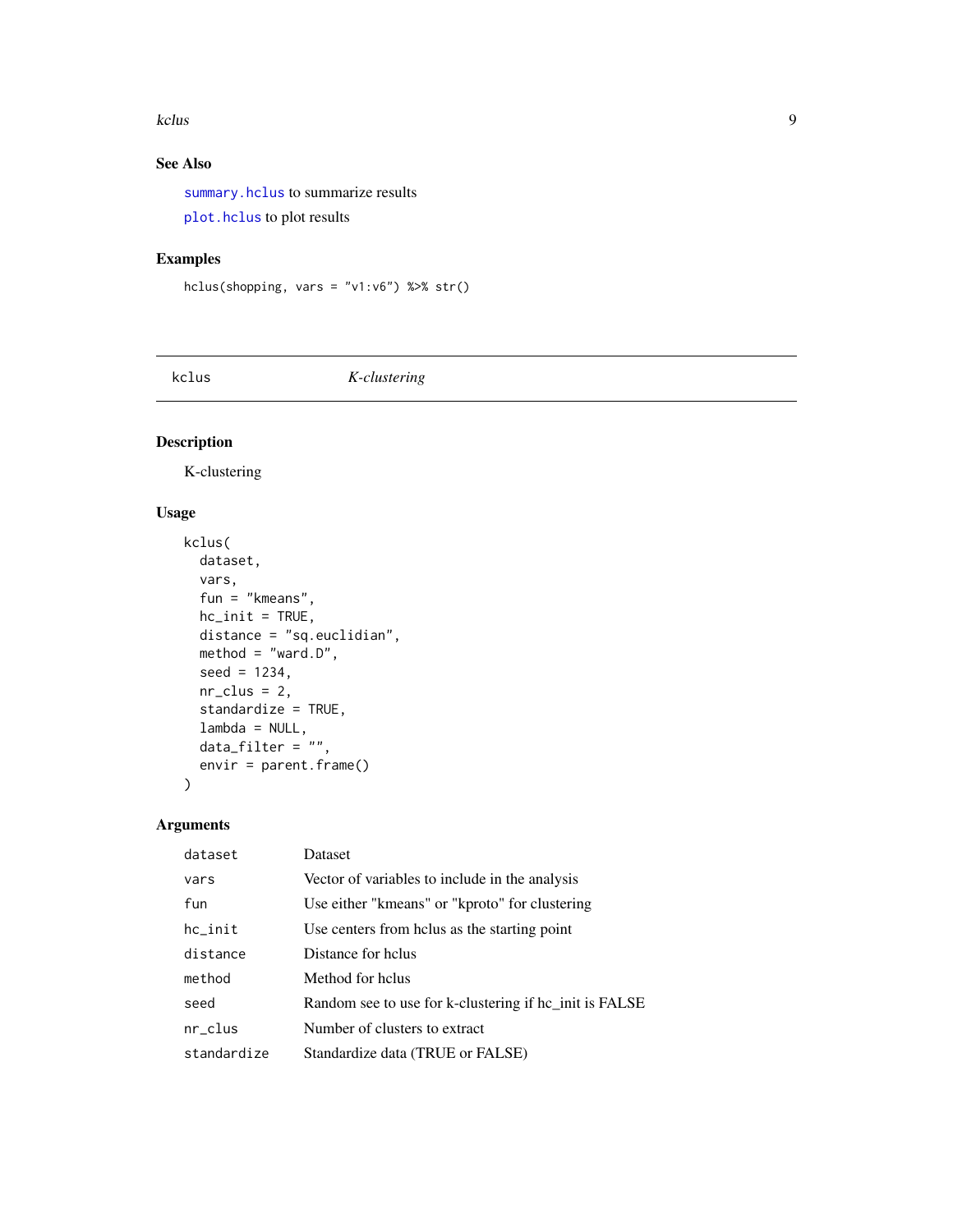<span id="page-9-0"></span>

| lambda      | Parameter > 0 to trade off between Euclidean distance of numeric variables and                                                               |
|-------------|----------------------------------------------------------------------------------------------------------------------------------------------|
|             | simple matching coefficient between categorical variables. Also a vector of vari-                                                            |
|             | able specific factors is possible where the order must correspond to the order of                                                            |
|             | the variables in the data. In this case all variables' distances will be multiplied                                                          |
|             | by their corresponding lambda value.                                                                                                         |
| data filter | Expression entered in, e.g., Data $>$ View to filter the dataset in Radiant. The<br>expression should be a string (e.g., "price $> 10000$ ") |
| envir       | Environment to extract data from                                                                                                             |

## Details

See <https://radiant-rstats.github.io/docs/multivariate/kclus.html> for an example in Radiant

#### Value

A list of all variables used in kclus as an object of class kclus

#### See Also

[summary.kclus](#page-32-2) to summarize results

[plot.kclus](#page-14-1) to plot results

[store.kclus](#page-29-1) to add cluster membership to the selected dataset

#### Examples

kclus(shopping, c("v1:v6"), nr\_clus = 3) %>% str()

<span id="page-9-1"></span>mds *(Dis)similarity based brand maps (MDS)*

## Description

(Dis)similarity based brand maps (MDS)

```
mds(
  dataset,
  id1,
  id2,
  dis,
  method = "metric".nr\_dim = 2,
  seed = 1234,
  data_filter = ",
  envir = parent.frame()
)
```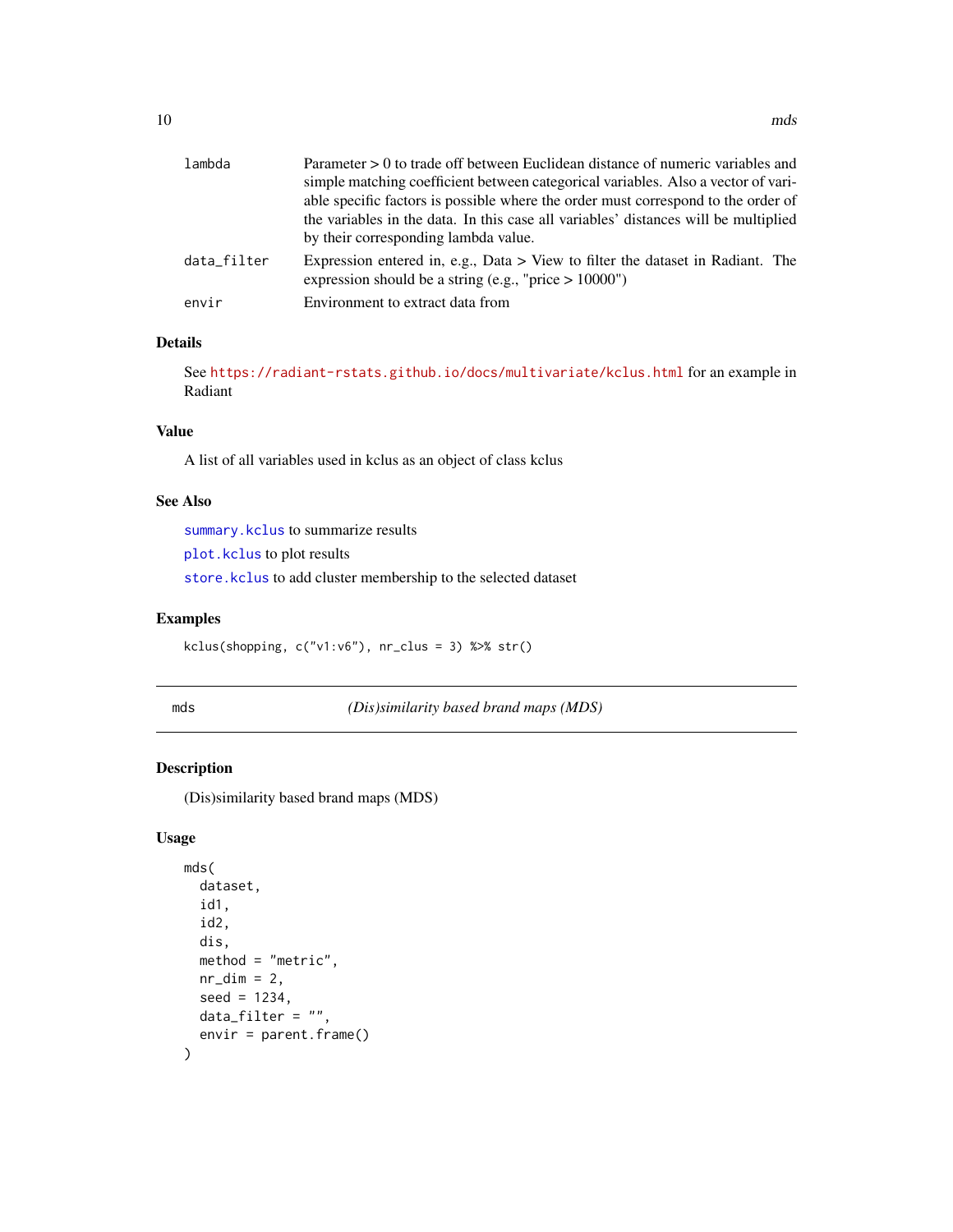#### <span id="page-10-0"></span>movie the contract of the contract of the contract of the contract of the contract of the contract of the contract of the contract of the contract of the contract of the contract of the contract of the contract of the cont

#### Arguments

| dataset     | Dataset                                                                                                                                      |
|-------------|----------------------------------------------------------------------------------------------------------------------------------------------|
| id1         | A character variable or factor with unique entries                                                                                           |
| id2         | A character variable or factor with unique entries                                                                                           |
| dis         | A numeric measure of brand dissimilarity                                                                                                     |
| method      | Apply metric or non-metric MDS                                                                                                               |
| nr_dim      | Number of dimensions                                                                                                                         |
| seed        | Random seed                                                                                                                                  |
| data_filter | Expression entered in, e.g., Data $>$ View to filter the dataset in Radiant. The<br>expression should be a string (e.g., "price $> 10000$ ") |
| envir       | Environment to extract data from                                                                                                             |

## Details

See <https://radiant-rstats.github.io/docs/multivariate/mds.html> for an example in Radiant

#### Value

A list of all variables defined in the function as an object of class mds

#### See Also

[summary.mds](#page-33-1) to summarize results [plot.mds](#page-15-1) to plot results

#### Examples

```
mds(city, "from", "to", "distance") %>% str()
mds(diamonds, "clarity", "cut", "price") %>% str()
```
movie *Conjoint data for Movie theaters*

## Description

Conjoint data for Movie theaters

## Usage

data(movie)

#### Format

A data frame with 18 rows and 6 variables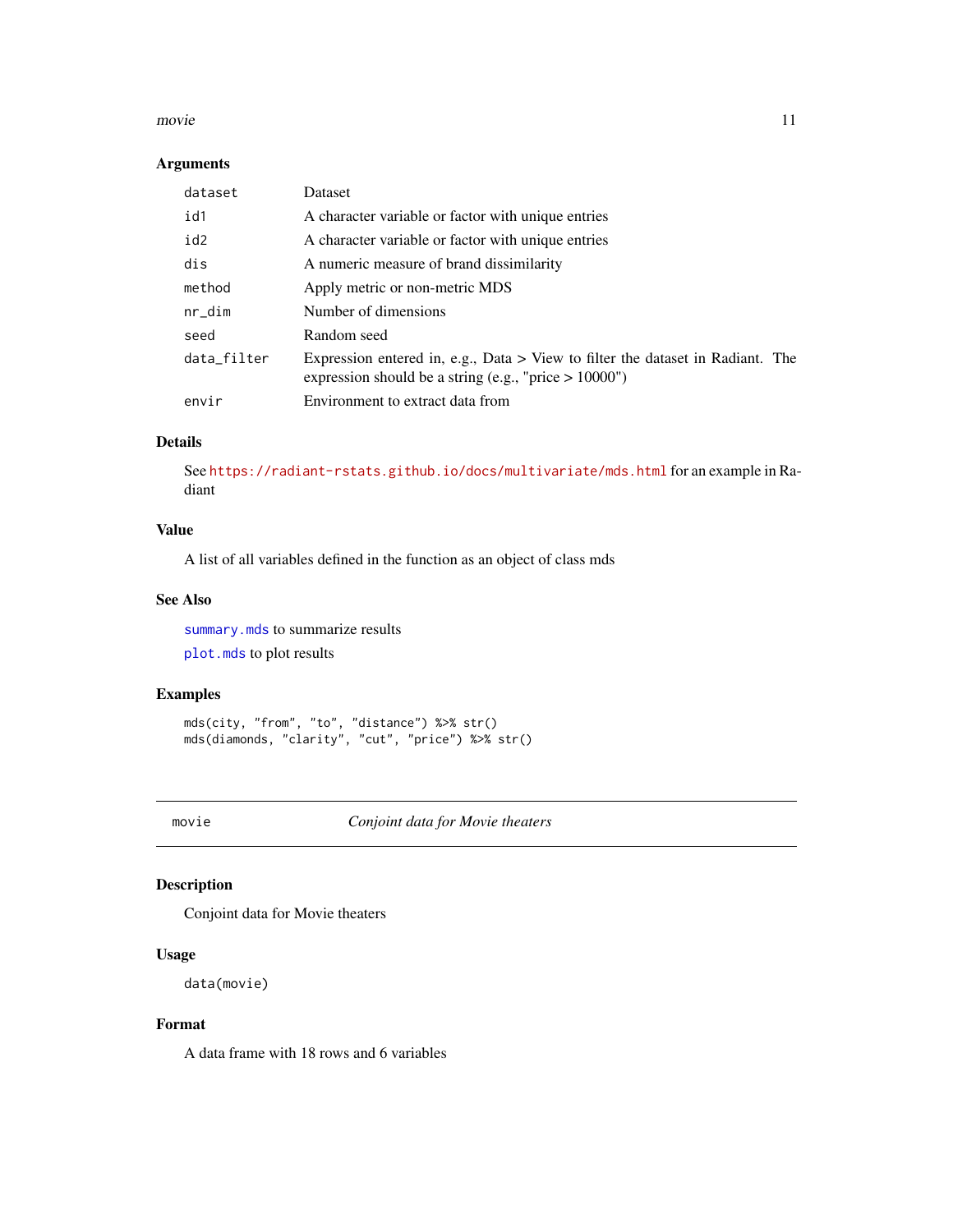## <span id="page-11-0"></span>Details

Rankings reflect the evaluation of 18 alternative movie theaters by one respondent. Description provided in attr(movie, "description")

## mp3 *Conjoint data for MP3 players*

#### Description

Conjoint data for MP3 players

## Usage

data(mp3)

## Format

A data frame with 18 rows and 6 variables

#### Details

Ratings reflect the evaluation of 18 alternative MP3 players by one respondent. Description provided in attr(mp3, "description")

<span id="page-11-1"></span>plot.conjoint *Plot method for the conjoint function*

## Description

Plot method for the conjoint function

```
## S3 method for class 'conjoint'
plot(
  x,
 plots = "pw",
  show = ".
  scale_plot = FALSE,
  shiny = FALSE,
  custom = FALSE,
  ...
\mathcal{E}
```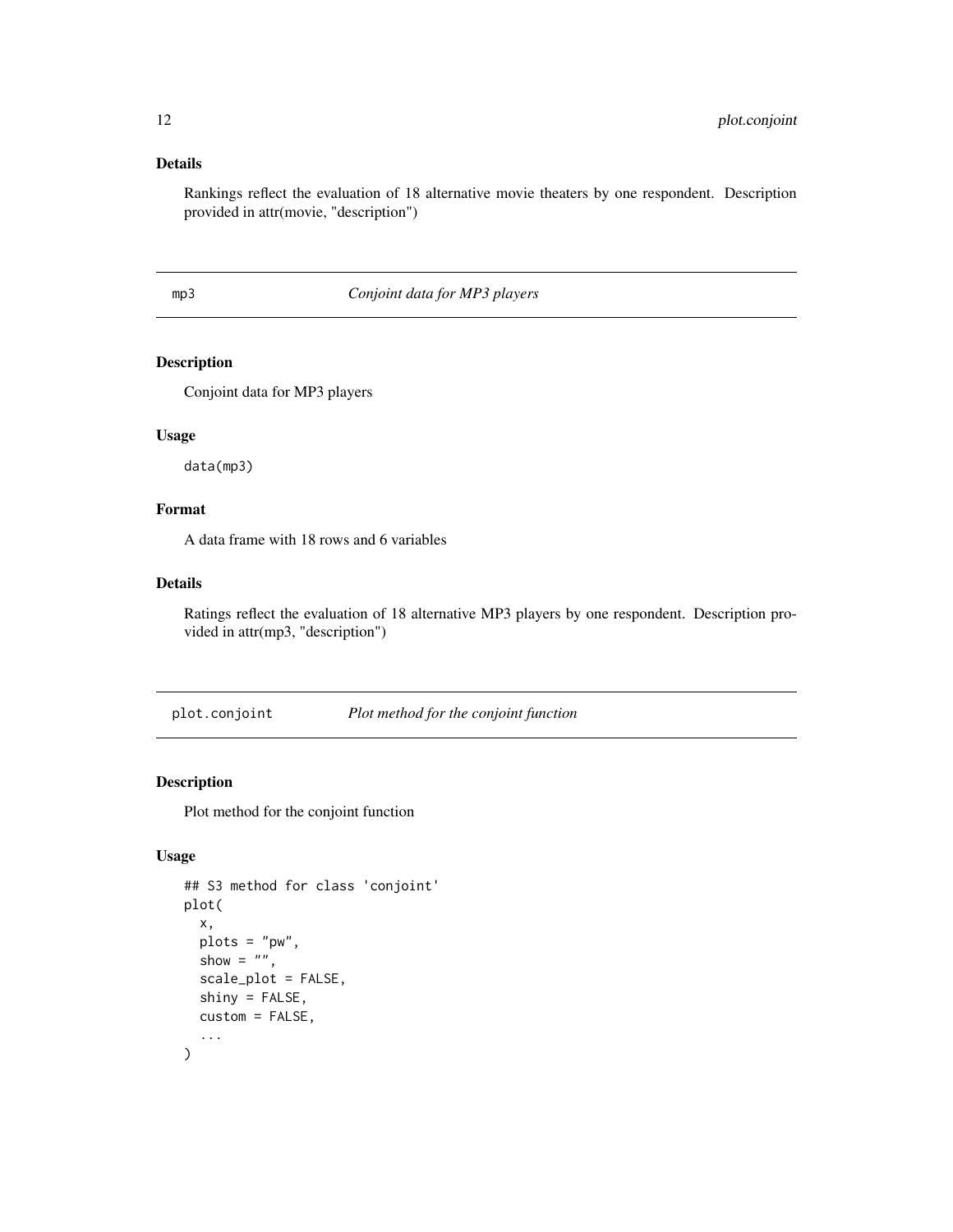## <span id="page-12-0"></span>plot.full\_factor 13

#### Arguments

| x          | Return value from conjoint                                                                                                                                                                                                                                             |
|------------|------------------------------------------------------------------------------------------------------------------------------------------------------------------------------------------------------------------------------------------------------------------------|
| plots      | Show either the part-worth ("pw") or importance-weights ("iw") plot                                                                                                                                                                                                    |
| show       | Level in by variable to analyze (e.g., a specific respondent)                                                                                                                                                                                                          |
| scale_plot | Scale the axes of the part-worth plots to the same range                                                                                                                                                                                                               |
| shiny      | Did the function call originate inside a shiny app                                                                                                                                                                                                                     |
| custom     | Logical (TRUE, FALSE) to indicate if ggplot object (or list of ggplot objects)<br>should be returned. This option can be used to customize plots (e.g., add a title,<br>change x and y labels, etc.). See examples and https://ggplot2.tidyverse.<br>org/ for options. |
| $\ddotsc$  | further arguments passed to or from other methods                                                                                                                                                                                                                      |

#### Details

See <https://radiant-rstats.github.io/docs/multivariate/conjoint.html> for an example in Radiant

## See Also

[conjoint](#page-4-1) to generate results

[summary.conjoint](#page-30-1) to summarize results

#### Examples

```
result <- conjoint(mp3, rvar = "Rating", evar = "Memory:Shape")
plot(result, scale_plot = TRUE)
plot(result, plots = "iw")
```
<span id="page-12-1"></span>plot.full\_factor *Plot method for the full\_factor function*

## Description

Plot method for the full\_factor function

```
## S3 method for class 'full_factor'
plot(x, plots = "attr", ship = FALSE, custom = FALSE, ...)
```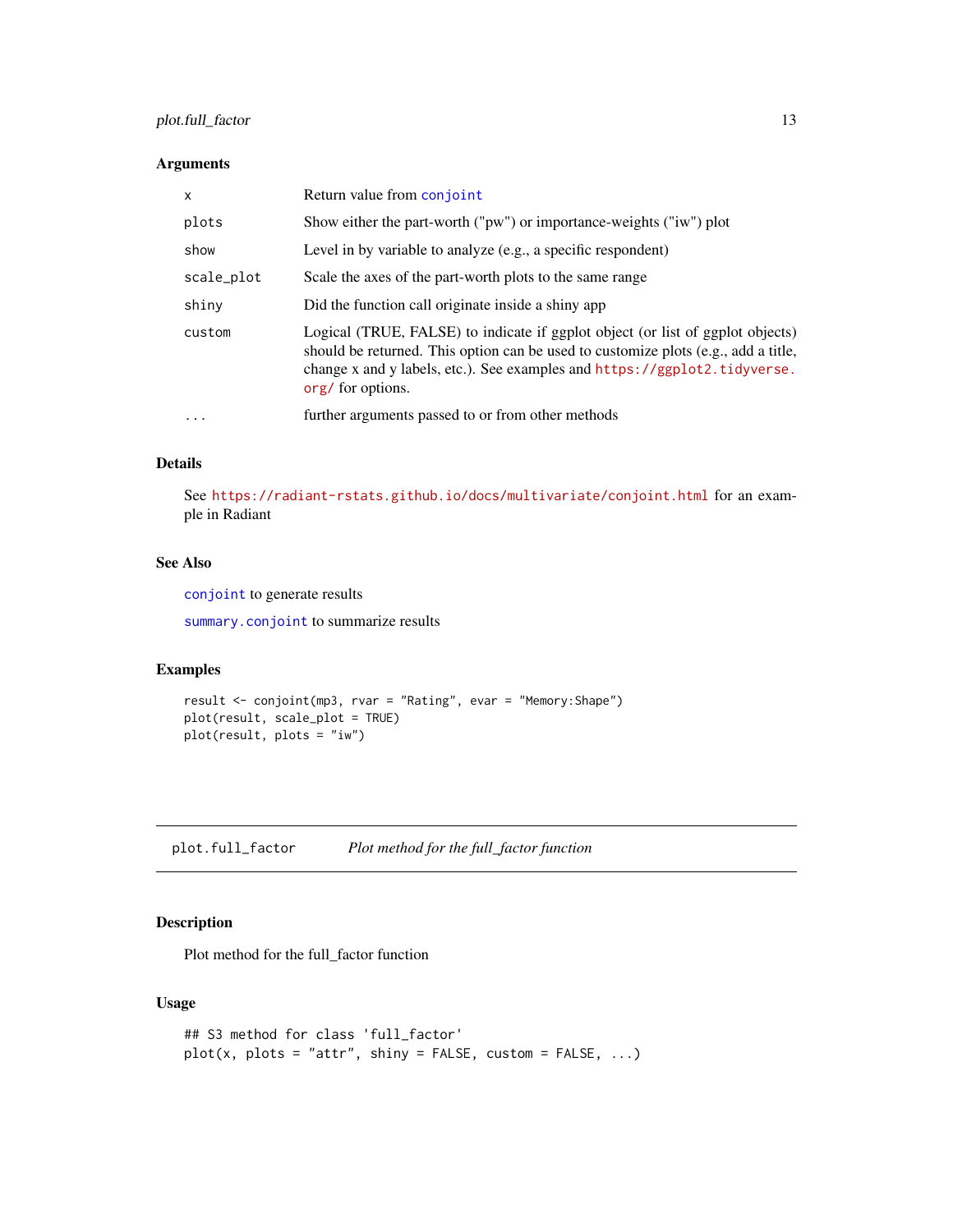#### <span id="page-13-0"></span>Arguments

| X         | Return value from full_factor                                                                                                                                                                                                                                          |
|-----------|------------------------------------------------------------------------------------------------------------------------------------------------------------------------------------------------------------------------------------------------------------------------|
| plots     | Include attribute ("attr"), respondents ("resp") or both in the plot                                                                                                                                                                                                   |
| shiny     | Did the function call originate inside a shiny app                                                                                                                                                                                                                     |
| custom    | Logical (TRUE, FALSE) to indicate if ggplot object (or list of ggplot objects)<br>should be returned. This option can be used to customize plots (e.g., add a title,<br>change x and y labels, etc.). See examples and https://ggplot2.tidyverse.<br>org/ for options. |
| $\ddotsc$ | further arguments passed to or from other methods                                                                                                                                                                                                                      |

#### Details

See [https://radiant-rstats.github.io/docs/multivariate/full\\_factor.html](https://radiant-rstats.github.io/docs/multivariate/full_factor.html) for an example in Radiant

## See Also

[full\\_factor](#page-5-1) to calculate results

[plot.full\\_factor](#page-12-1) to plot results

#### Examples

```
result <- full_factor(shopping , "v1:v6", nr_fact = 2)
plot(result)
```
<span id="page-13-1"></span>plot.hclus *Plot method for the hclus function*

#### Description

Plot method for the hclus function

```
## S3 method for class 'hclus'
plot(
  x,
  plots = c("scree", "change"),
  cutoff = 0.05,
  shiny = FALSE,
  custom = FALSE,
  ...
\mathcal{L}
```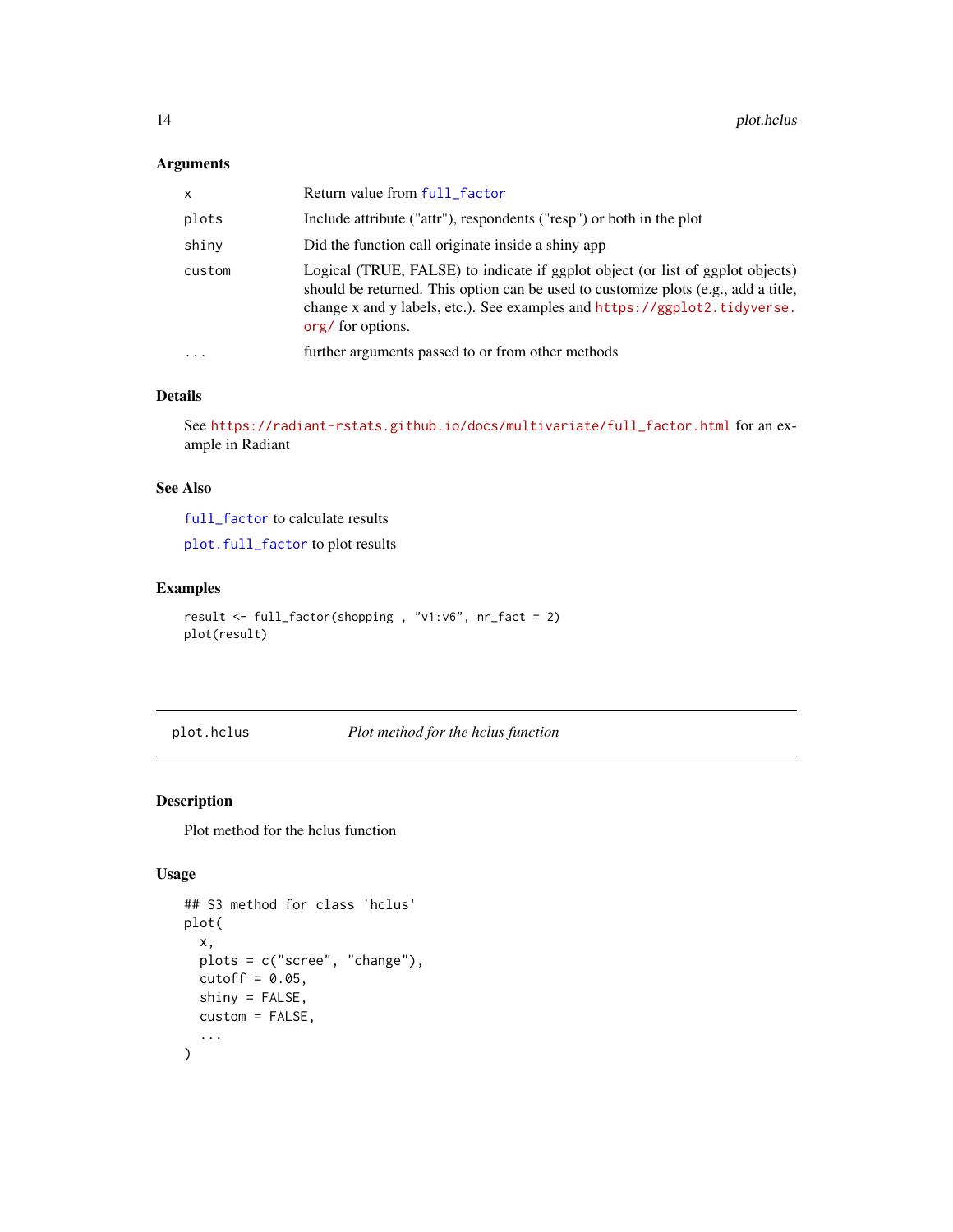#### <span id="page-14-0"></span>plot.kclus that the contract of the contract of the contract of the contract of the contract of the contract of the contract of the contract of the contract of the contract of the contract of the contract of the contract o

#### Arguments

| $\mathsf{x}$ | Return value from hclus                                                                                                                                                                                                                                                |
|--------------|------------------------------------------------------------------------------------------------------------------------------------------------------------------------------------------------------------------------------------------------------------------------|
| plots        | Plots to return. "change" shows the percentage change in within-cluster hetero-<br>geneity as respondents are grouped into different number of clusters, "dendro"<br>shows the dendrogram, "scree" shows a scree plot of within-cluster heterogene-<br>ity             |
| cutoff       | For large datasets plots can take time to render and become hard to interpret. By<br>selection a cutoff point (e.g., 0.05 percent) the initial steps in hierarchical cluster<br>analysis are removed from the plot                                                     |
| shiny        | Did the function call originate inside a shiny app                                                                                                                                                                                                                     |
| custom       | Logical (TRUE, FALSE) to indicate if ggplot object (or list of ggplot objects)<br>should be returned. This option can be used to customize plots (e.g., add a title,<br>change x and y labels, etc.). See examples and https://ggplot2.tidyverse.<br>org/ for options. |
| $\ddotsc$    | further arguments passed to or from other methods                                                                                                                                                                                                                      |

#### Details

See <https://radiant-rstats.github.io/docs/multivariate/hclus.html> for an example in Radiant

#### See Also

[hclus](#page-7-1) to generate results

[summary.hclus](#page-32-1) to summarize results

#### Examples

```
result <- hclus(shopping, vars = c("v1:v6"))
plot(result, plots = c("change", "scree"), cutoff = .05)
plot(result, plots = "dendro", cutoff = 0)
```
<span id="page-14-1"></span>plot.kclus *Plot method for kclus*

## Description

Plot method for kclus

```
## S3 method for class 'kclus'
plot(x, plots = "density", ship = FALSE, custom = FALSE, ...)
```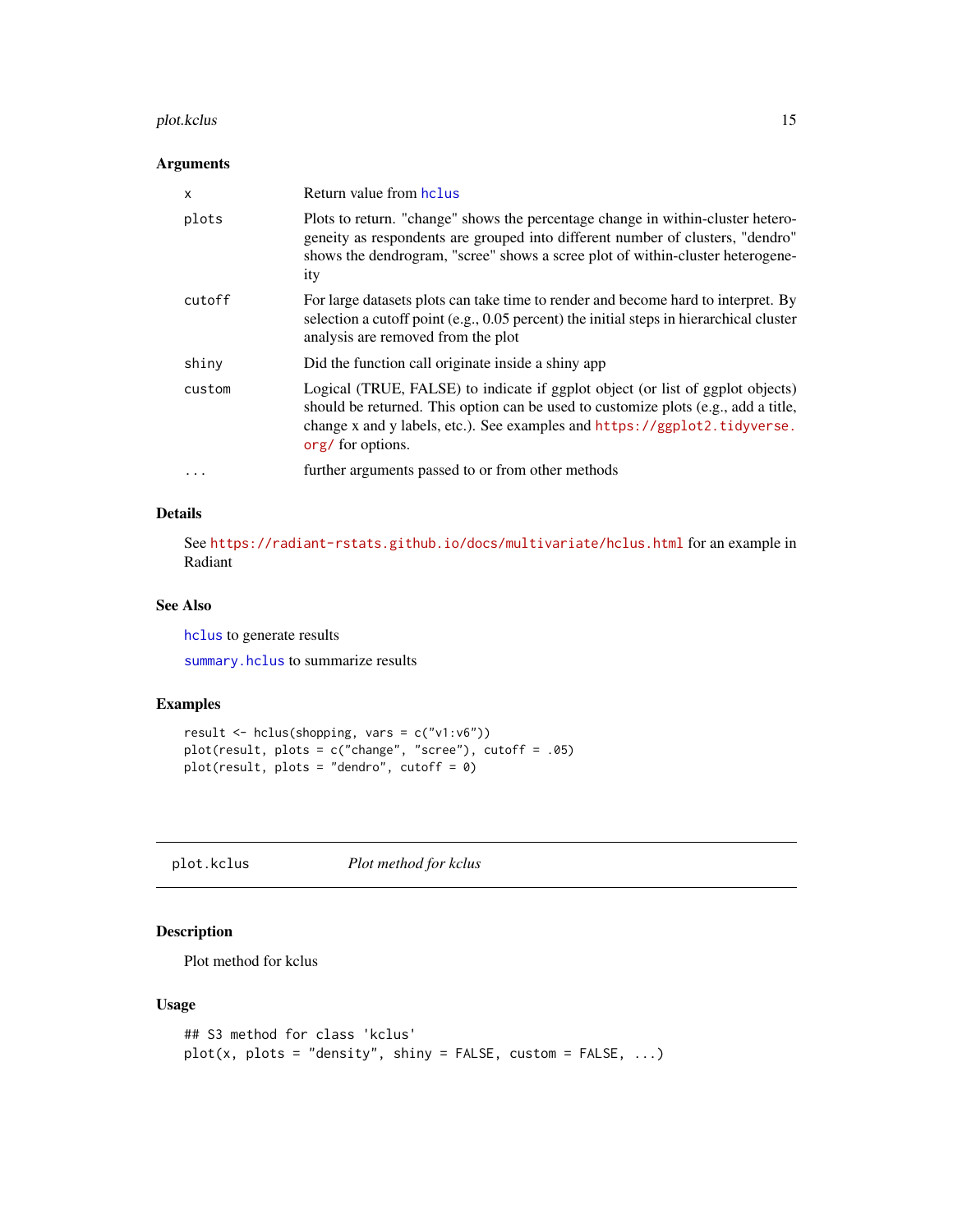#### <span id="page-15-0"></span>Arguments

| $\mathsf{x}$ | Return value from kclus                                                                                                                                                                                                                                                |
|--------------|------------------------------------------------------------------------------------------------------------------------------------------------------------------------------------------------------------------------------------------------------------------------|
| plots        | One of "density", "bar", or "scatter")                                                                                                                                                                                                                                 |
| shiny        | Did the function call originate inside a shiny app                                                                                                                                                                                                                     |
| custom       | Logical (TRUE, FALSE) to indicate if ggplot object (or list of ggplot objects)<br>should be returned. This option can be used to customize plots (e.g., add a title,<br>change x and y labels, etc.). See examples and https://ggplot2.tidyverse.<br>org/ for options. |
| $\ddotsc$    | further arguments passed to or from other methods                                                                                                                                                                                                                      |
|              |                                                                                                                                                                                                                                                                        |

#### Details

See <https://radiant-rstats.github.io/docs/multivariate/kclus.html> for an example in Radiant

## See Also

[kclus](#page-8-1) to generate results

[summary.kclus](#page-32-2) to summarize results

[store.kclus](#page-29-1) to add cluster membership to the selected dataset

#### Examples

result <- kclus(shopping, vars = "v1:v6", nr\_clus = 3) plot(result)

<span id="page-15-1"></span>plot.mds *Plot method for the mds function*

#### Description

Plot method for the mds function

#### Usage

```
## S3 method for class 'mds'
plot(x, rev\_dim = NULL, fontsz = 5, ship = FALSE, custom = FALSE, ...)
```
## Arguments

| x       | Return value from mds                              |
|---------|----------------------------------------------------|
| rev_dim | Flip the axes in plots                             |
| fontsz  | Font size to use in plots                          |
| shinv   | Did the function call originate inside a shiny app |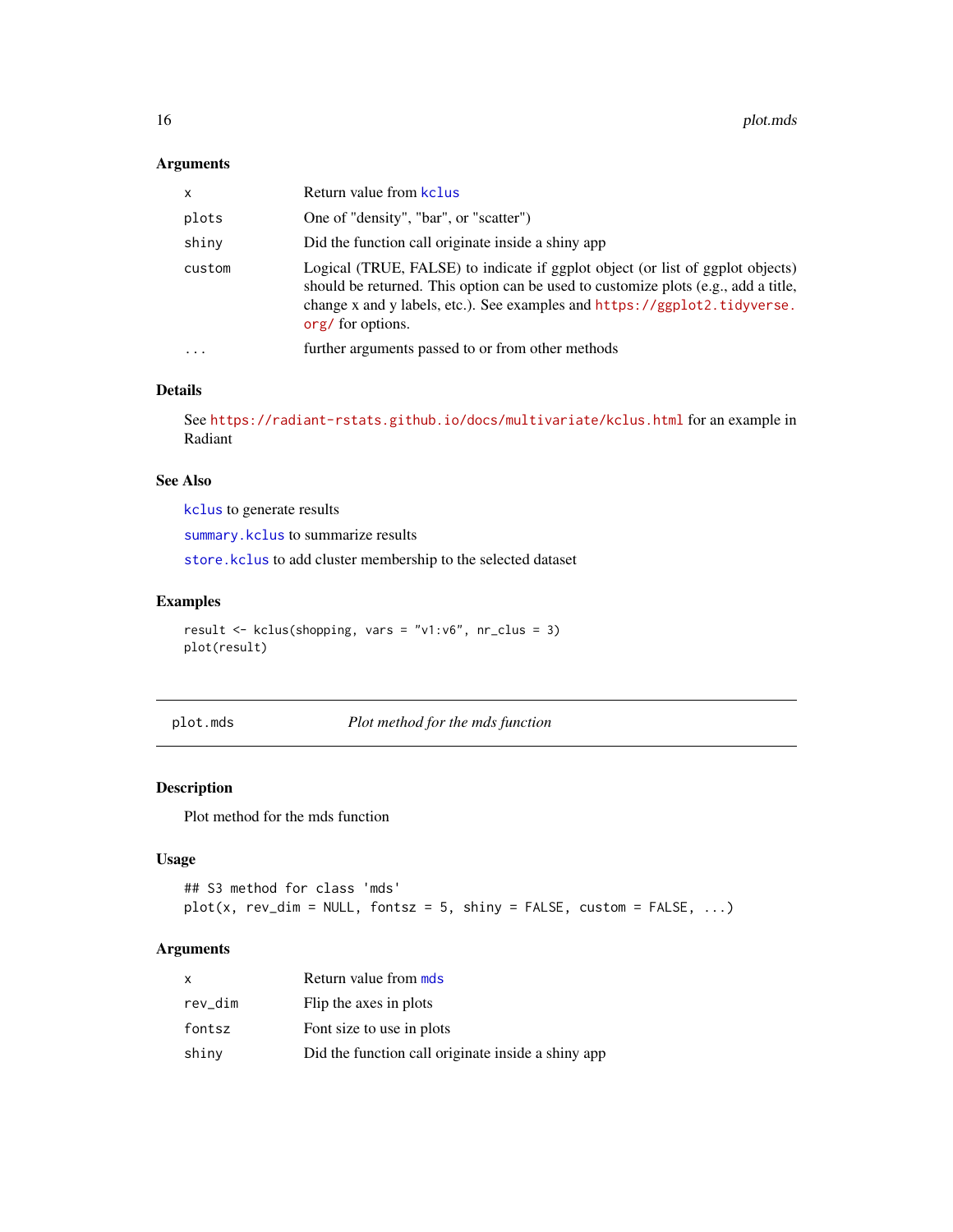## <span id="page-16-0"></span>plot.pre\_factor 17

| custom    | Logical (TRUE, FALSE) to indicate if ggplot object (or list of ggplot objects)<br>should be returned. This option can be used to customize plots (e.g., add a title, |
|-----------|----------------------------------------------------------------------------------------------------------------------------------------------------------------------|
|           | change x and y labels, etc.). See examples and https://ggplot2.tidyverse.<br>org/ for options.                                                                       |
| $\ddotsc$ | further arguments passed to or from other methods                                                                                                                    |

## Details

See <https://radiant-rstats.github.io/docs/multivariate/mds.html> for an example in Radiant

## See Also

[mds](#page-9-1) to calculate results

[summary.mds](#page-33-1) to plot results

#### Examples

```
result <- mds(city, "from", "to", "distance")
plot(result, fontsz = 7)
plot(result, rev_dim = 1:2)
```
<span id="page-16-1"></span>plot.pre\_factor *Plot method for the pre\_factor function*

## Description

Plot method for the pre\_factor function

```
## S3 method for class 'pre_factor'
plot(
  x,
  plots = c("scree", "change"),
  cutoff = 0.2,
  shiny = FALSE,
  custom = FALSE,
  ...
\mathcal{L}
```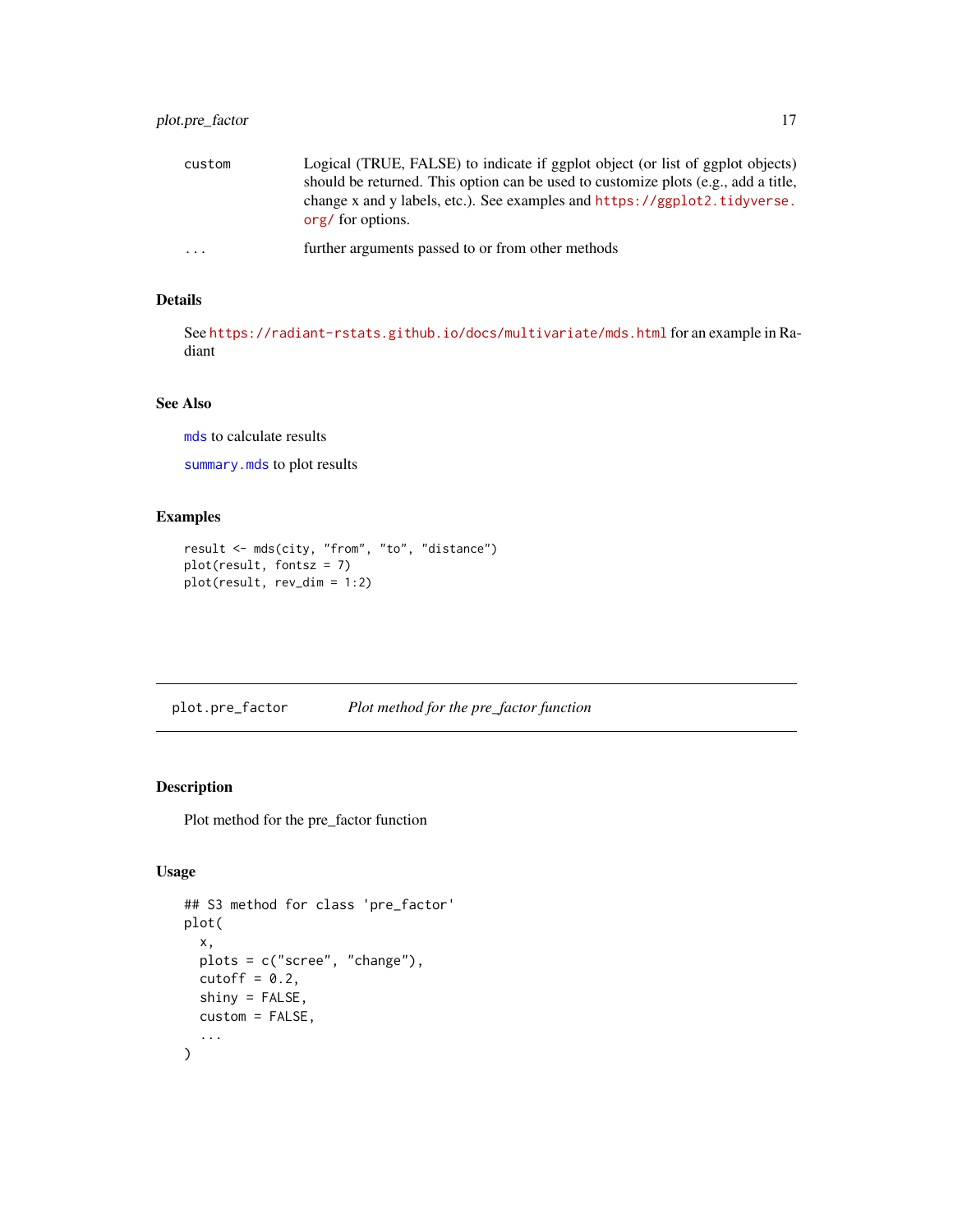#### <span id="page-17-0"></span>Arguments

| x        | Return value from pre_factor                                                                                                                                                                                                                                           |
|----------|------------------------------------------------------------------------------------------------------------------------------------------------------------------------------------------------------------------------------------------------------------------------|
| plots    | Plots to return. "change" shows the change in eigenvalues as variables are<br>grouped into different number of factors, "scree" shows a scree plot of eigen-<br>values                                                                                                 |
| cutoff   | For large datasets plots can take time to render and become hard to interpret. By<br>selection a cutoff point (e.g., eigenvalues of .8 or higher) factors with the least<br>explanatory power are removed from the plot                                                |
| shiny    | Did the function call originate inside a shiny app                                                                                                                                                                                                                     |
| custom   | Logical (TRUE, FALSE) to indicate if ggplot object (or list of ggplot objects)<br>should be returned. This option can be used to customize plots (e.g., add a title,<br>change x and y labels, etc.). See examples and https://ggplot2.tidyverse.<br>org/ for options. |
| $\cdots$ | further arguments passed to or from other methods                                                                                                                                                                                                                      |

## Details

See [https://radiant-rstats.github.io/docs/multivariate/pre\\_factor.html](https://radiant-rstats.github.io/docs/multivariate/pre_factor.html) for an example in Radiant

#### See Also

[pre\\_factor](#page-21-1) to calculate results

[summary.pre\\_factor](#page-34-1) to summarize results

## Examples

```
result <- pre_factor(shopping, "v1:v6")
plot(result, plots = c("change", "scree"), cutoff = .05)
```
<span id="page-17-1"></span>plot.prmap *Plot method for the prmap function*

## Description

Plot method for the prmap function

```
## S3 method for class 'prmap'
plot(
  x,
 plots = ",
  scaling = 2,
  fontsz = 5,
```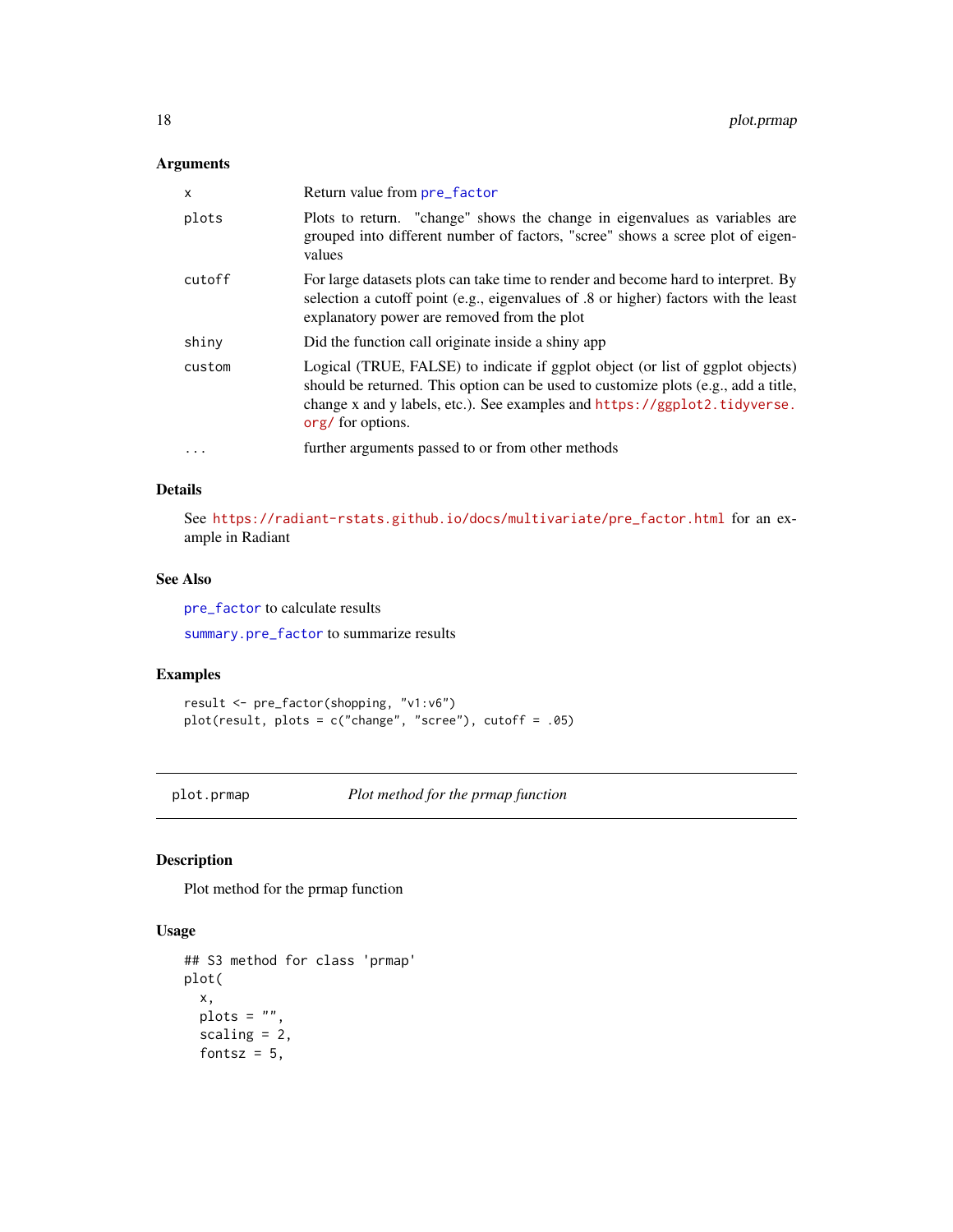## <span id="page-18-0"></span>plot.prmap 19

```
seed = 1234,
  shiny = FALSE,
  custom = FALSE,
  ...
\mathcal{L}
```
## Arguments

| X         | Return value from <b>prmap</b>                                                                                                                                                                                                                                         |
|-----------|------------------------------------------------------------------------------------------------------------------------------------------------------------------------------------------------------------------------------------------------------------------------|
| plots     | Components to include in the plot ("brand", "attr"). If data on preferences is<br>available use "pref" to add preference arrows to the plot                                                                                                                            |
| scaling   | Arrow scaling in the brand map                                                                                                                                                                                                                                         |
| fontsz    | Font size to use in plots                                                                                                                                                                                                                                              |
| seed      | Random seed                                                                                                                                                                                                                                                            |
| shiny     | Did the function call originate inside a shiny app                                                                                                                                                                                                                     |
| custom    | Logical (TRUE, FALSE) to indicate if ggplot object (or list of ggplot objects)<br>should be returned. This option can be used to customize plots (e.g., add a title,<br>change x and y labels, etc.). See examples and https://ggplot2.tidyverse.<br>org/ for options. |
| $\ddotsc$ | further arguments passed to or from other methods                                                                                                                                                                                                                      |

## Details

See <https://radiant-rstats.github.io/docs/multivariate/prmap.html> for an example in Radiant

#### See Also

[prmap](#page-22-1) to calculate results

[summary.prmap](#page-35-1) to plot results

#### Examples

```
result <- prmap(computer, brand = "brand", attr = "high_end:business")
plot(result, plots = "brand")
plot(result, plots = c("brand", "attr"))
plot(result, scaling = 1, plots = c("brand", "attr"))
prmap(
 retailers, brand = "retailer",
 attr = "good_value:cluttered",
 pref = c("segment1", "segment2")
) %>% plot(plots = c("brand", "attr", "pref"))
```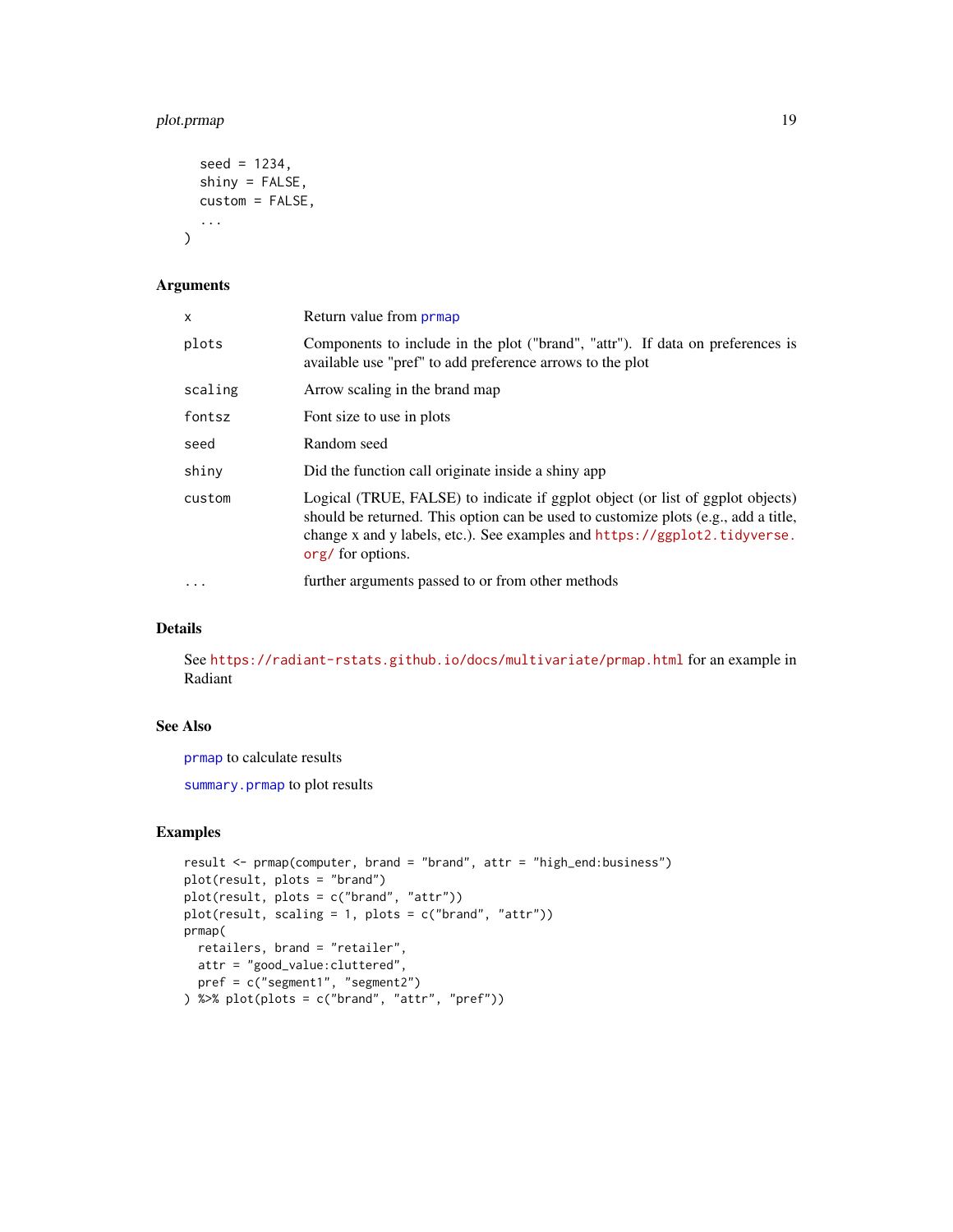## <span id="page-19-0"></span>Description

Predict method for the conjoint function

#### Usage

```
## S3 method for class 'conjoint'
predict(
 object,
 pred_data = NULL,
 pred\_cmd = "",conf\_lev = 0.95,
  se = FALSE,interval = "confidence",
 dec = 3,
 envir = parent.frame(),...
\mathcal{L}
```
## Arguments

| object    | Return value from conjoint                                                                                     |
|-----------|----------------------------------------------------------------------------------------------------------------|
| pred_data | Provide the data frame to generate predictions. The dataset must contain all<br>columns used in the estimation |
| pred_cmd  | Command used to generate data for prediction                                                                   |
| conf_lev  | Confidence level used to estimate confidence intervals (.95 is the default)                                    |
| se        | Logical that indicates if prediction standard errors should be calculated (default<br>$=$ FALSE)               |
| interval  | Type of interval calculation ("confidence" or "prediction"). Set to "none" if se is<br><b>FALSE</b>            |
| dec       | Number of decimals to show                                                                                     |
| envir     | Environment to extract data from                                                                               |
| $\cdots$  | further arguments passed to or from other methods                                                              |

## Details

See <https://radiant-rstats.github.io/docs/multivariate/conjoint.html> for an example in Radiant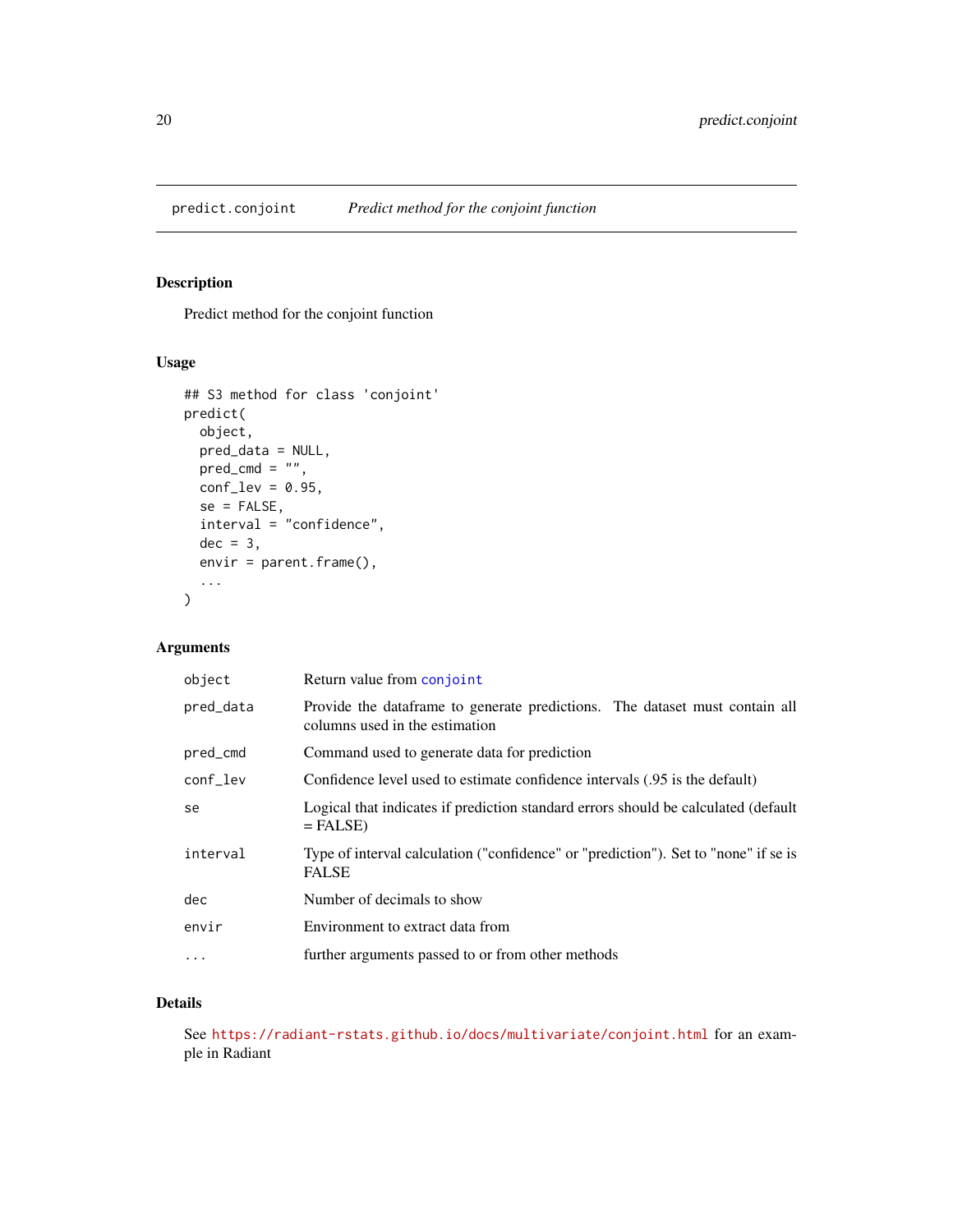<span id="page-20-0"></span>predict\_conjoint\_by 21

## See Also

[conjoint](#page-4-1) to generate the result

[summary.conjoint](#page-30-1) to summarize results

[plot.conjoint](#page-11-1) to plot results

## Examples

```
result <- conjoint(mp3, rvar = "Rating", evar = "Memory:Shape")
predict(result, pred_data = mp3)
```
predict\_conjoint\_by *Predict method for the conjoint function when a by variables is used*

#### Description

Predict method for the conjoint function when a by variables is used

#### Usage

```
predict_conjoint_by(
 object,
 pfun,
 pred_data = NULL,
 pred\_cmd = "",conf\_lev = 0.95,
 se = FALSE,dec = 3,
 envir = parent.frame(),
  ...
)
```
#### Arguments

| object    | Return value from conjoint                                                                       |
|-----------|--------------------------------------------------------------------------------------------------|
| pfun      | Function to use for prediction                                                                   |
| pred_data | Name of the dataset to use for prediction                                                        |
| pred_cmd  | Command used to generate data for prediction                                                     |
| conf_lev  | Confidence level used to estimate confidence intervals (.95 is the default)                      |
| se        | Logical that indicates if prediction standard errors should be calculated (default<br>$=$ FALSE) |
| dec       | Number of decimals to show                                                                       |
| envir     | Environment to extract data from                                                                 |
| $\cdot$   | further arguments passed to or from other methods                                                |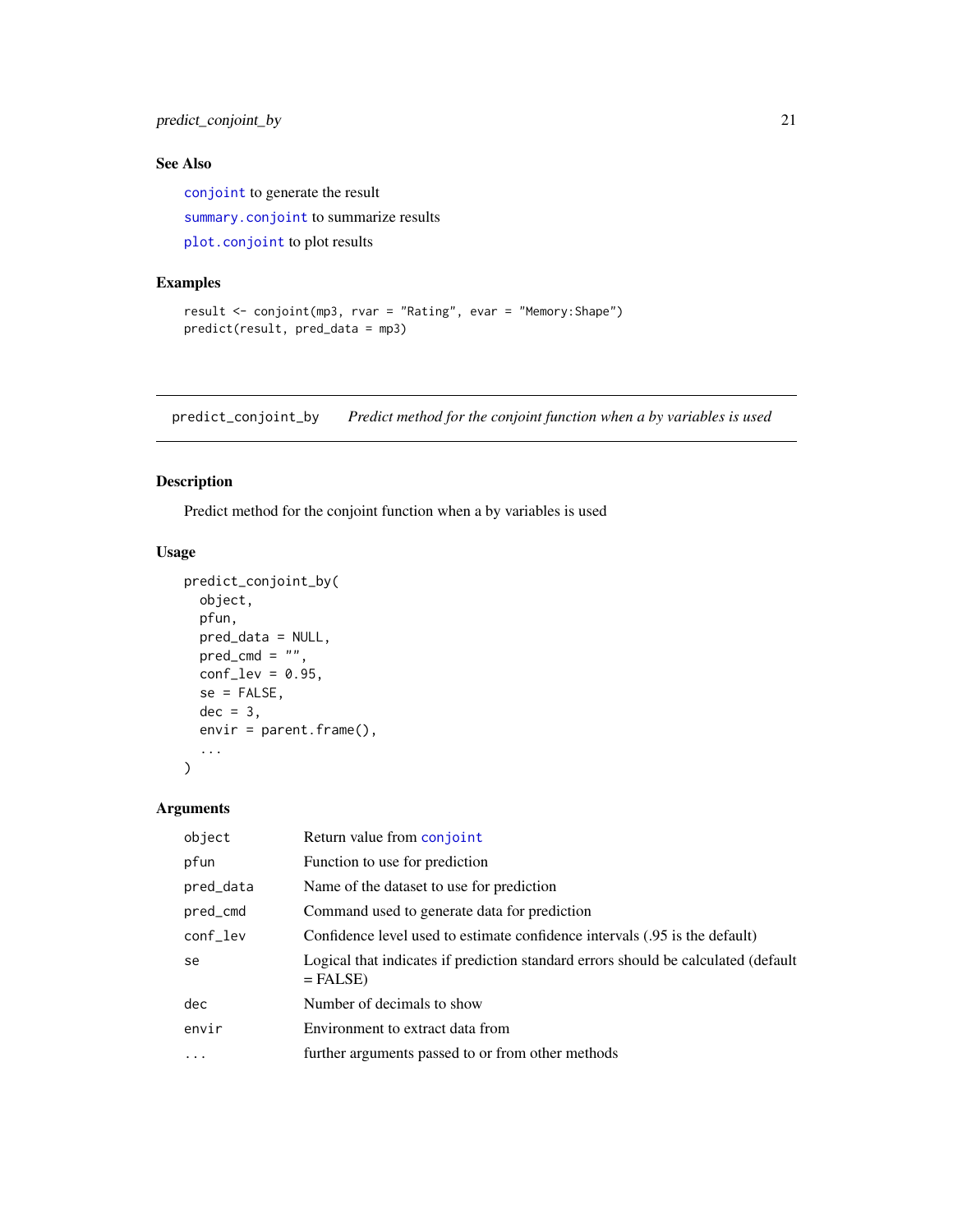## <span id="page-21-0"></span>Details

See <https://radiant-rstats.github.io/docs/multivariate/conjoint.html> for an example in Radiant

#### See Also

[conjoint](#page-4-1) to generate the result [summary.conjoint](#page-30-1) to summarize results [plot.conjoint](#page-11-1) to plot results

<span id="page-21-1"></span>pre\_factor *Evaluate if data are appropriate for PCA / Factor analysis*

#### Description

Evaluate if data are appropriate for PCA / Factor analysis

## Usage

```
pre_factor(
  dataset,
  vars,
  hcor = FALSE,
  data_fitter = "",envir = parent.frame()\mathcal{E}
```
#### Arguments

| dataset     | Dataset                                                                                                                                      |
|-------------|----------------------------------------------------------------------------------------------------------------------------------------------|
| vars        | Variables to include in the analysis                                                                                                         |
| hcor        | Use polycor::hetcor to calculate the correlation matrix                                                                                      |
| data_filter | Expression entered in, e.g., Data $>$ View to filter the dataset in Radiant. The<br>expression should be a string (e.g., "price $> 10000$ ") |
| envir       | Environment to extract data from                                                                                                             |

## Details

See [https://radiant-rstats.github.io/docs/multivariate/pre\\_factor.html](https://radiant-rstats.github.io/docs/multivariate/pre_factor.html) for an example in Radiant

## Value

A list with all variables defined in the function as an object of class pre\_factor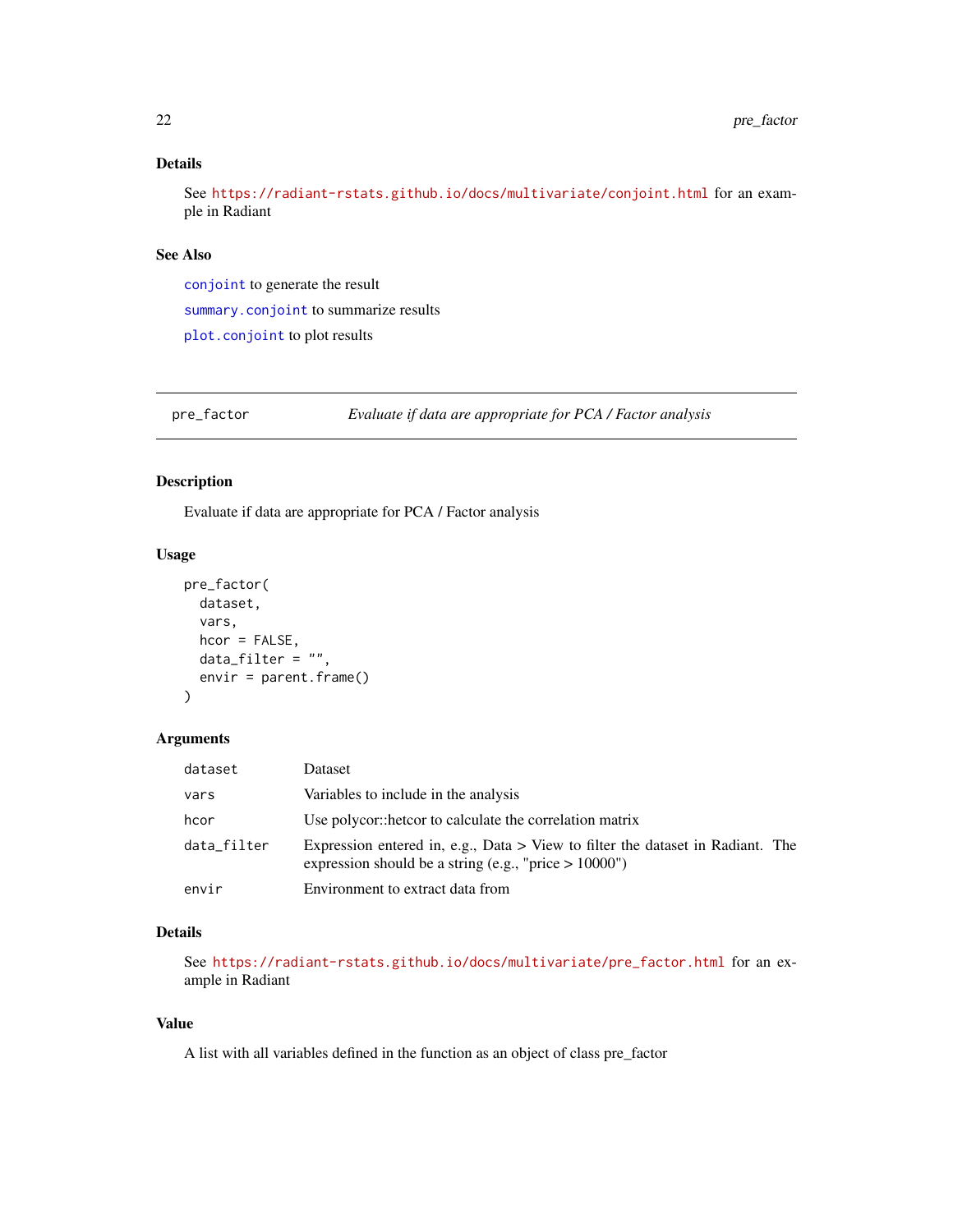## <span id="page-22-0"></span>print.conjoint.predict 23

## See Also

[summary.pre\\_factor](#page-34-1) to summarize results [plot.pre\\_factor](#page-16-1) to plot results

## Examples

```
pre_factor(shopping, "v1:v6") %>% str()
```
print.conjoint.predict

*Print method for predict.conjoint*

## Description

Print method for predict.conjoint

## Usage

## S3 method for class 'conjoint.predict'  $print(x, ..., n = 20)$ 

## Arguments

| X        | Return value from prediction method                                       |
|----------|---------------------------------------------------------------------------|
| $\cdots$ | further arguments passed to or from other methods                         |
| n        | Number of lines of prediction results to print. Use -1 to print all lines |
|          |                                                                           |

<span id="page-22-1"></span>prmap *Attribute based brand maps*

## Description

Attribute based brand maps

```
prmap(
  dataset,
  brand,
  attr,
  pref = ",
  nr\_dim = 2,
  hcor = FALSE,
  data_filter = ",
  envir = parent.frame()
\mathcal{E}
```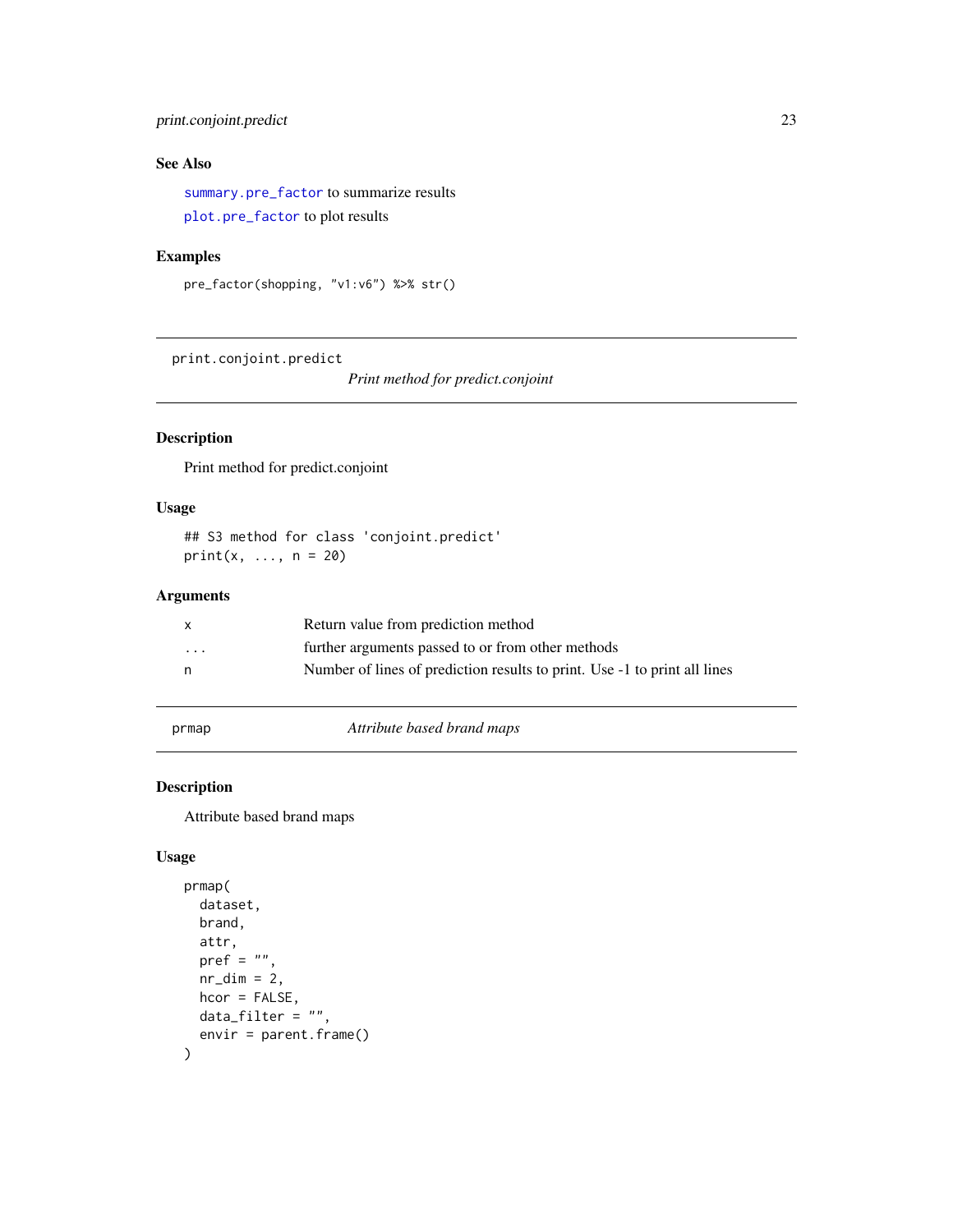## <span id="page-23-0"></span>Arguments

| dataset     | Dataset                                                                                                                                      |
|-------------|----------------------------------------------------------------------------------------------------------------------------------------------|
| brand       | A character variable with brand names                                                                                                        |
| attr        | Names of numeric variables                                                                                                                   |
| pref        | Names of numeric brand preference measures                                                                                                   |
| $nr\_dim$   | Number of dimensions                                                                                                                         |
| hcor        | Use polycor::hetcor to calculate the correlation matrix                                                                                      |
| data_filter | Expression entered in, e.g., Data $>$ View to filter the dataset in Radiant. The<br>expression should be a string (e.g., "price $> 10000$ ") |
| envir       | Environment to extract data from                                                                                                             |

## Details

See <https://radiant-rstats.github.io/docs/multivariate/prmap.html> for an example in Radiant

#### Value

A list of all variables defined in the function as an object of class prmap

#### See Also

[summary.prmap](#page-35-1) to summarize results [plot.prmap](#page-17-1) to plot results

#### Examples

```
prmap(computer, brand = "brand", attr = "high_end:business") %>% str()
```
radiant.multivariate *radiant.multivariate*

## Description

Launch radiant.multivariate in the default web browser

## Usage

```
radiant.multivariate(state, ...)
```
## Arguments

| state    | Path to state file to load                                          |
|----------|---------------------------------------------------------------------|
| $\cdots$ | additional arguments to pass to shiny::runApp (e.g, port = $8080$ ) |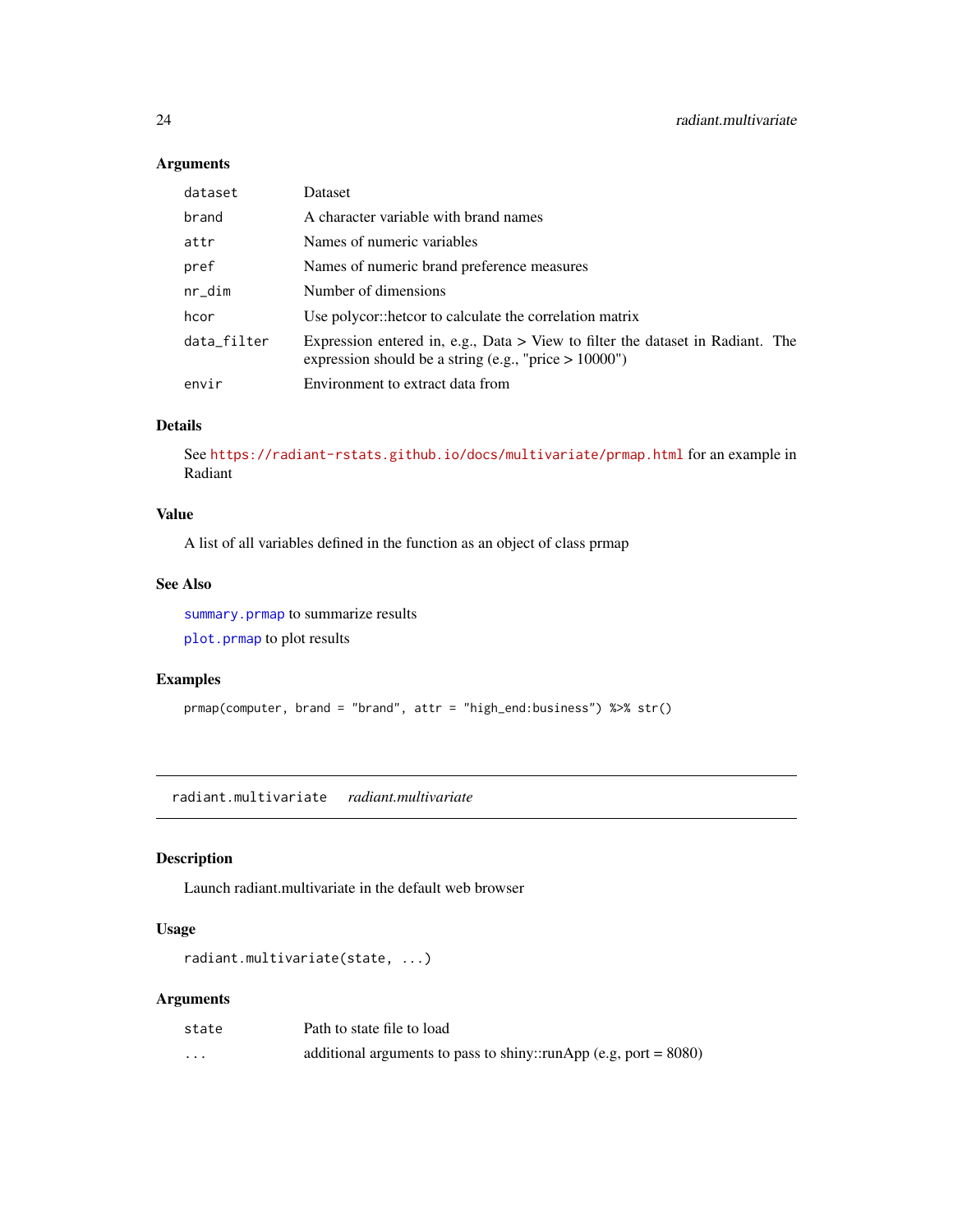## <span id="page-24-0"></span>Details

See <https://radiant-rstats.github.io/docs/> for documentation and tutorials

## Examples

## Not run: radiant.multivariate()

## End(Not run)

radiant.multivariate\_viewer

*Launch radiant.multivariate in the Rstudio viewer*

## Description

Launch radiant.multivariate in the Rstudio viewer

## Usage

```
radiant.multivariate_viewer(state, ...)
```
## Arguments

| state    | Path to state file to load                                          |
|----------|---------------------------------------------------------------------|
| $\cdots$ | additional arguments to pass to shiny::runApp (e.g, port = $8080$ ) |

## Details

See <https://radiant-rstats.github.io/docs/> for documentation and tutorials

## Examples

```
## Not run:
radiant.multivariate_viewer()
```
## End(Not run)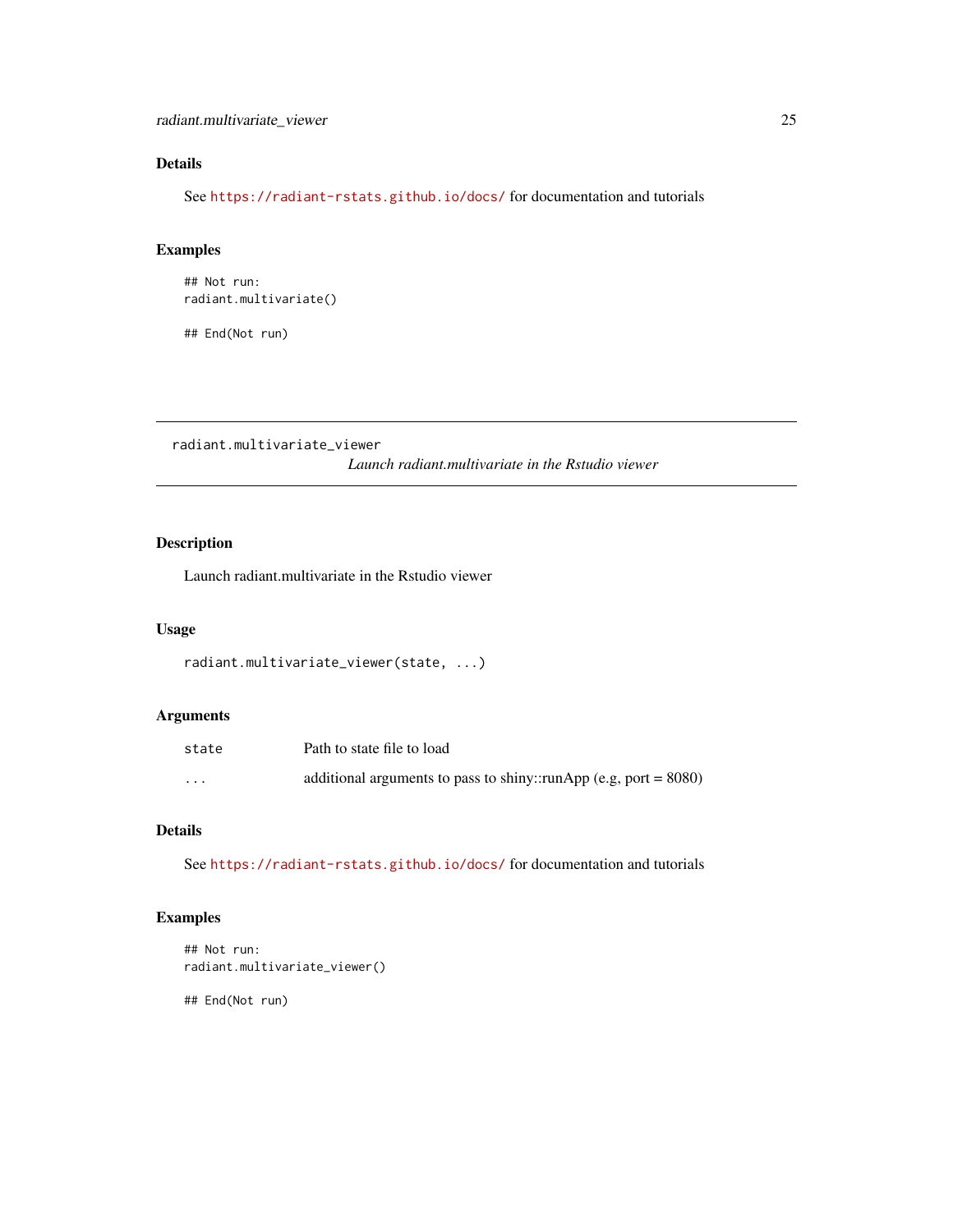```
radiant.multivariate_window
```
*Launch radiant.multivariate in an Rstudio window*

#### Description

Launch radiant.multivariate in an Rstudio window

#### Usage

```
radiant.multivariate_window(state, ...)
```
#### Arguments

| state    | Path to state file to load                                          |
|----------|---------------------------------------------------------------------|
| $\cdots$ | additional arguments to pass to shiny::runApp (e.g, port = $8080$ ) |

#### Details

See <https://radiant-rstats.github.io/docs/> for documentation and tutorials

#### Examples

## Not run: radiant.multivariate\_window()

## End(Not run)

retailers *Perceptions of retailers*

#### Description

Perceptions of retailers

#### Usage

```
data(retailers)
```
#### Format

A data frame with 6 rows and 10 variables

#### Details

Consumer evaluations for a set of retailers in the Chicago area on 7 attributes. The dataset is used to illustrate perceptual maps. Description provided in attr(retailers, "description")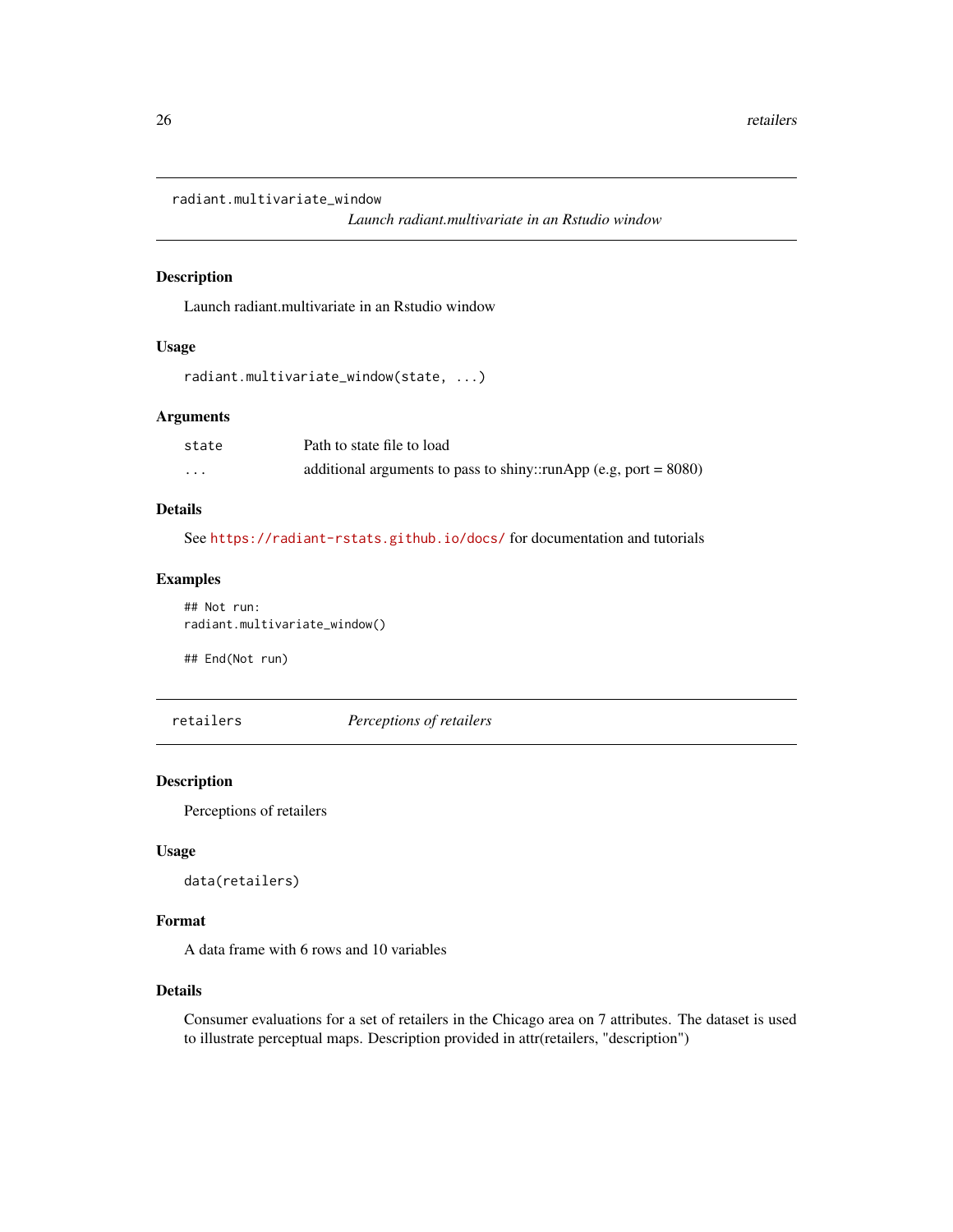<span id="page-26-0"></span>shopping *Shopping attitudes*

## Description

Shopping attitudes

#### Usage

data(shopping)

## Format

A data frame with 20 rows and 7 variables

## Details

Attitudinal data on shopping for 20 consumers. Description provided in attr(shopping, "description")

store.conjoint *Store method for the Multivariate > Conjoint tab*

## Description

Store method for the Multivariate > Conjoint tab

#### Usage

```
## S3 method for class 'conjoint'
store(dataset, object, name, ...)
```
## Arguments

| dataset | Dataset                                           |
|---------|---------------------------------------------------|
| object  | Return value from conjoint                        |
| name    | Variable name(s) assigned to predicted values     |
|         | further arguments passed to or from other methods |

## Details

Store data frame with PWs or IWs in Radiant r\_data list if available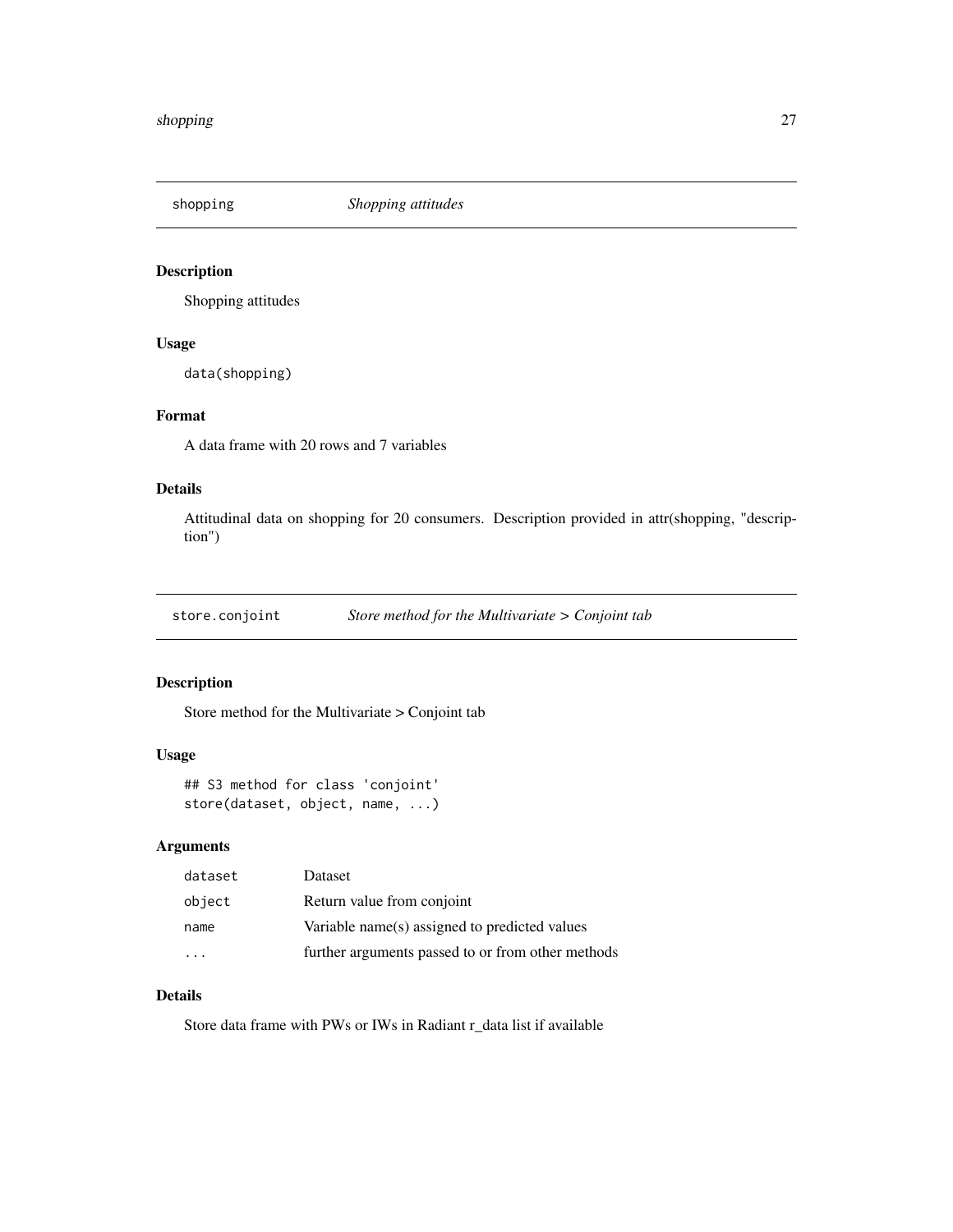```
store.conjoint.predict
```
*Store predicted values generated in predict.conjoint*

#### Description

Store predicted values generated in predict.conjoint

#### Usage

```
## S3 method for class 'conjoint.predict'
store(dataset, object, name = "prediction", ...)
```
#### Arguments

| dataset                 | Dataset to add predictions to                 |
|-------------------------|-----------------------------------------------|
| object                  | Return value from model predict function      |
| name                    | Variable name(s) assigned to predicted values |
| $\cdot$ $\cdot$ $\cdot$ | Additional arguments                          |

#### Details

See <https://radiant-rstats.github.io/docs/multivariate/conjoint.html> for an example in Radiant

## Examples

```
conjoint(mp3, rvar = "Rating", evar = "Memory:Shape") %>%
  predict(mp3) %>%
  store(mp3, ., name = "pred_pref")
```
store.full\_factor *Store factor scores to active dataset*

## Description

Store factor scores to active dataset

```
## S3 method for class 'full_factor'
store(dataset, object, name = ", ...)
```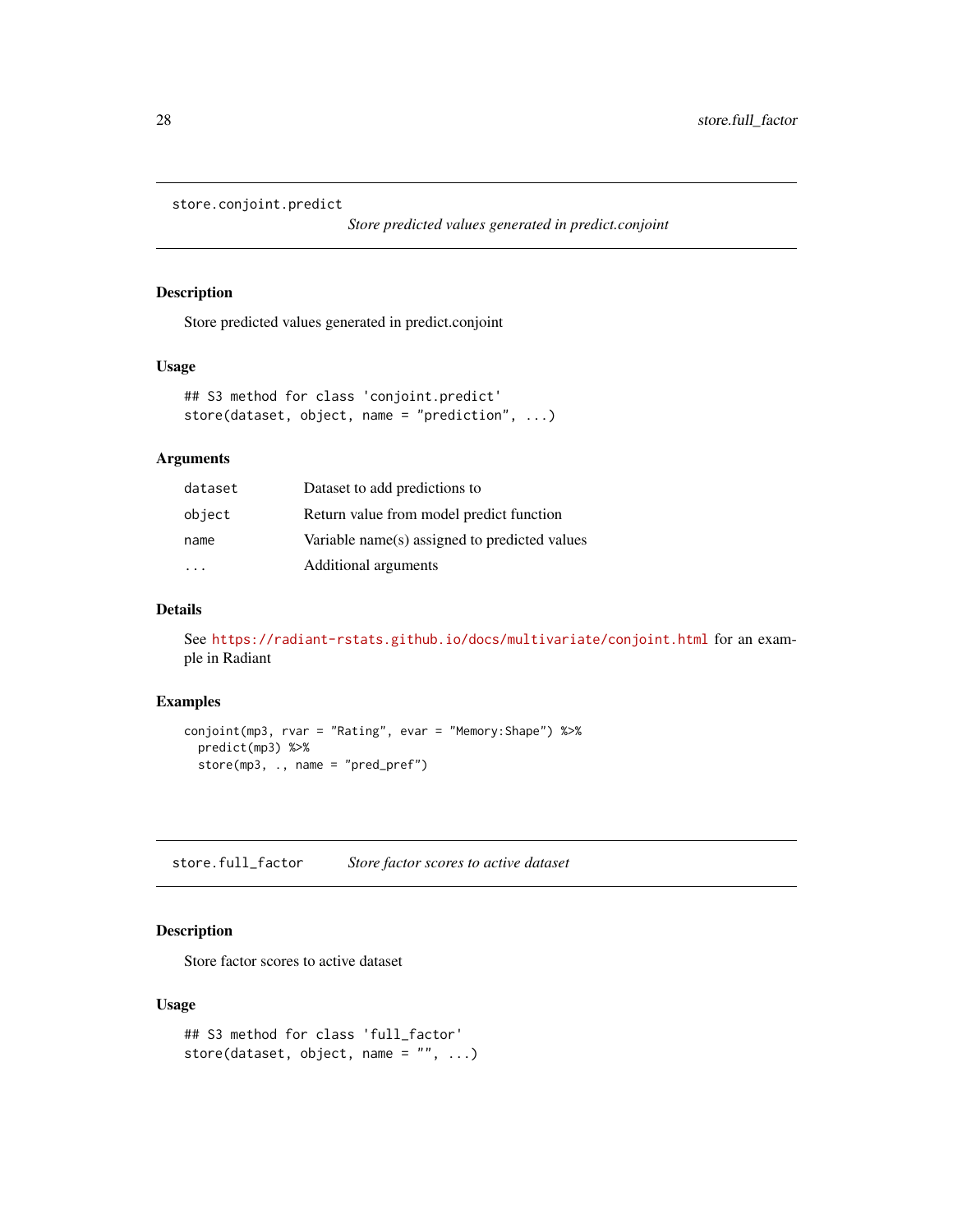#### <span id="page-28-0"></span>store.hclus 29

#### Arguments

| dataset | Dataset to append to factor scores to |
|---------|---------------------------------------|
| object  | Return value from full_factor         |
| name    | Name of factor score variables        |
|         | Additional arguments                  |

## Details

See [https://radiant-rstats.github.io/docs/multivariate/full\\_factor.html](https://radiant-rstats.github.io/docs/multivariate/full_factor.html) for an example in Radiant

## See Also

[full\\_factor](#page-5-1) to generate results

[summary.full\\_factor](#page-31-1) to summarize results

[plot.full\\_factor](#page-12-1) to plot results

## Examples

```
full_factor(shopping, "v1:v6", nr_fact = 3) %>%
  store(shopping, .) %>%
  head()
```

| store.hclus |  |
|-------------|--|
|-------------|--|

## Add a cluster membership variable to the active dataset

## Description

Add a cluster membership variable to the active dataset

#### Usage

```
## S3 method for class 'hclus'
store(dataset, object, nr\_clus = 2, name = "", ...)
```
## Arguments

| dataset | Dataset to append to cluster membership variable to |
|---------|-----------------------------------------------------|
| object  | Return value from holus                             |
| nr_clus | Number of clusters to extract                       |
| name    | Name of cluster membership variable                 |
| .       | Additional arguments                                |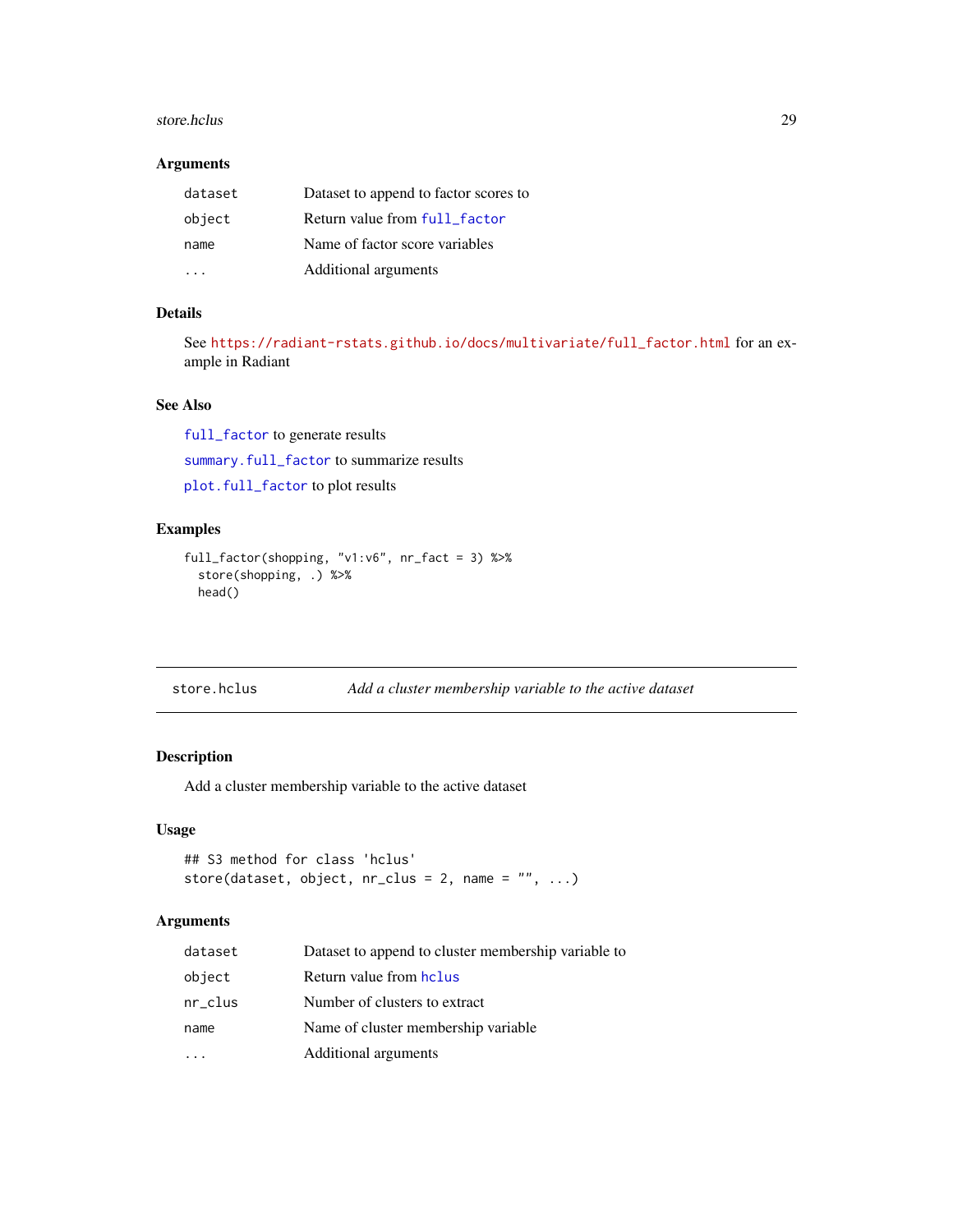## <span id="page-29-0"></span>Details

See <https://radiant-rstats.github.io/docs/multivariate/hclus.html> for an example in Radiant

## See Also

[hclus](#page-7-1) to generate results

[summary.hclus](#page-32-1) to summarize results

[plot.hclus](#page-13-1) to plot results

#### Examples

```
hclus(shopping, vars = "v1:v6") %>%
  store(shopping, ., nr_clus = 3) %>%
  head()
```
<span id="page-29-1"></span>store.kclus *Add a cluster membership variable to the active dataset*

#### Description

Add a cluster membership variable to the active dataset

#### Usage

```
## S3 method for class 'kclus'
store(dataset, object, name = "", ...)
```
#### Arguments

| dataset | Dataset to append to cluster membership variable to |
|---------|-----------------------------------------------------|
| object  | Return value from kclus                             |
| name    | Name of cluster membership variable.                |
|         | Additional arguments                                |

#### Details

See <https://radiant-rstats.github.io/docs/multivariate/kclus.html> for an example in Radiant

## See Also

[kclus](#page-8-1) to generate results

[summary.kclus](#page-32-2) to summarize results

[plot.kclus](#page-14-1) to plot results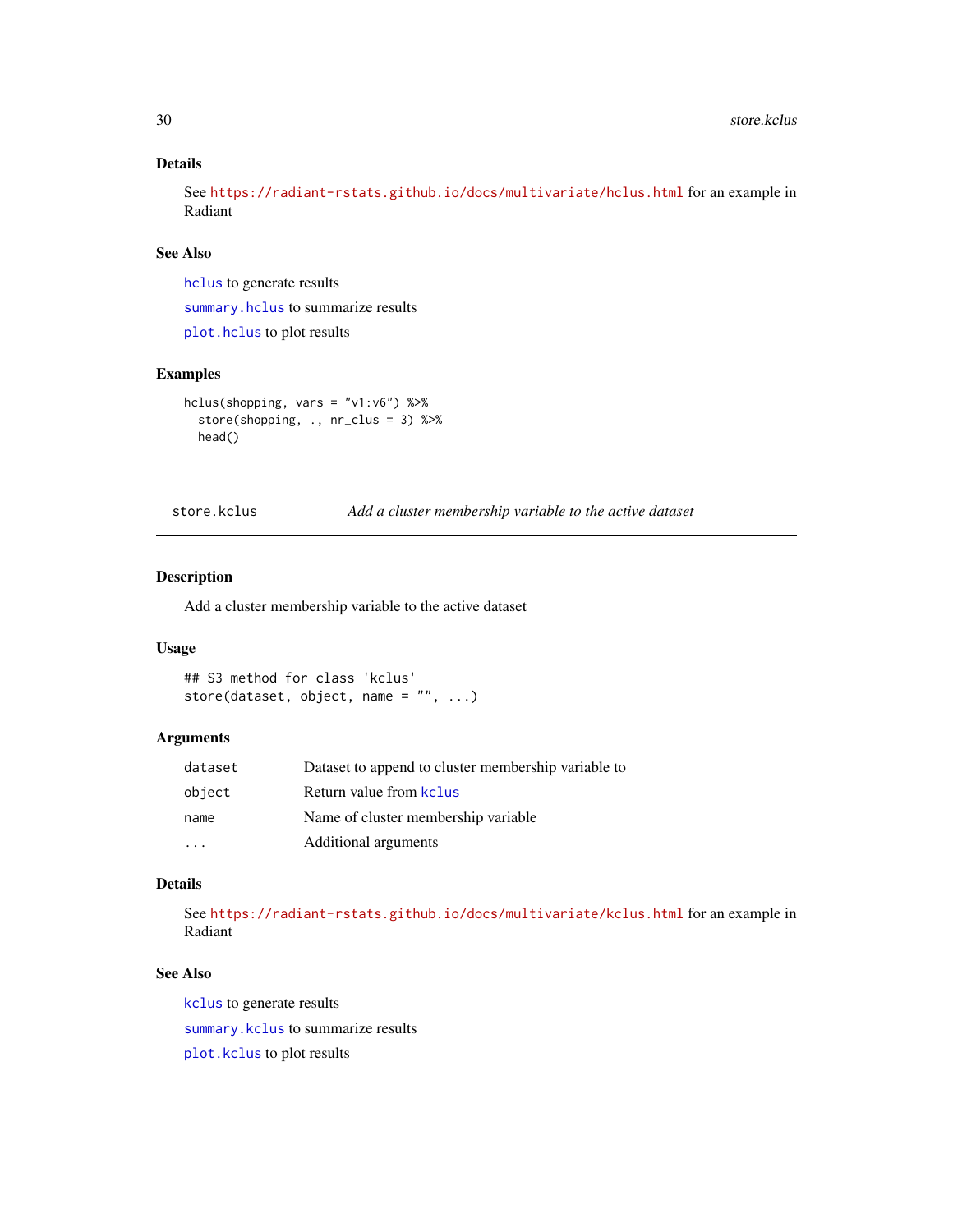## <span id="page-30-0"></span>summary.conjoint 31

#### Examples

```
kclus(shopping, vars = "v1:v6", nr\_clus = 3) %>%
  store(shopping, .) %>%
  head()
```
<span id="page-30-1"></span>summary.conjoint *Summary method for the conjoint function*

## Description

Summary method for the conjoint function

#### Usage

```
## S3 method for class 'conjoint'
summary(object, show = "", mc_diag = FALSE, additional = FALSE, dec = 3, ...)
```
#### Arguments

| object     | Return value from conjoint                                    |
|------------|---------------------------------------------------------------|
| show       | Level in by variable to analyze (e.g., a specific respondent) |
| $mc\_diag$ | Shows multicollinearity diagnostics.                          |
| additional | Show additional regression results                            |
| dec        | Number of decimals to show                                    |
|            | further arguments passed to or from other methods             |

## Details

See <https://radiant-rstats.github.io/docs/multivariate/conjoint.html> for an example in Radiant

## See Also

[conjoint](#page-4-1) to generate results

[plot.conjoint](#page-11-1) to plot results

## Examples

```
result <- conjoint(mp3, rvar = "Rating", evar = "Memory:Shape")
summary(result, mc_diag = TRUE)
```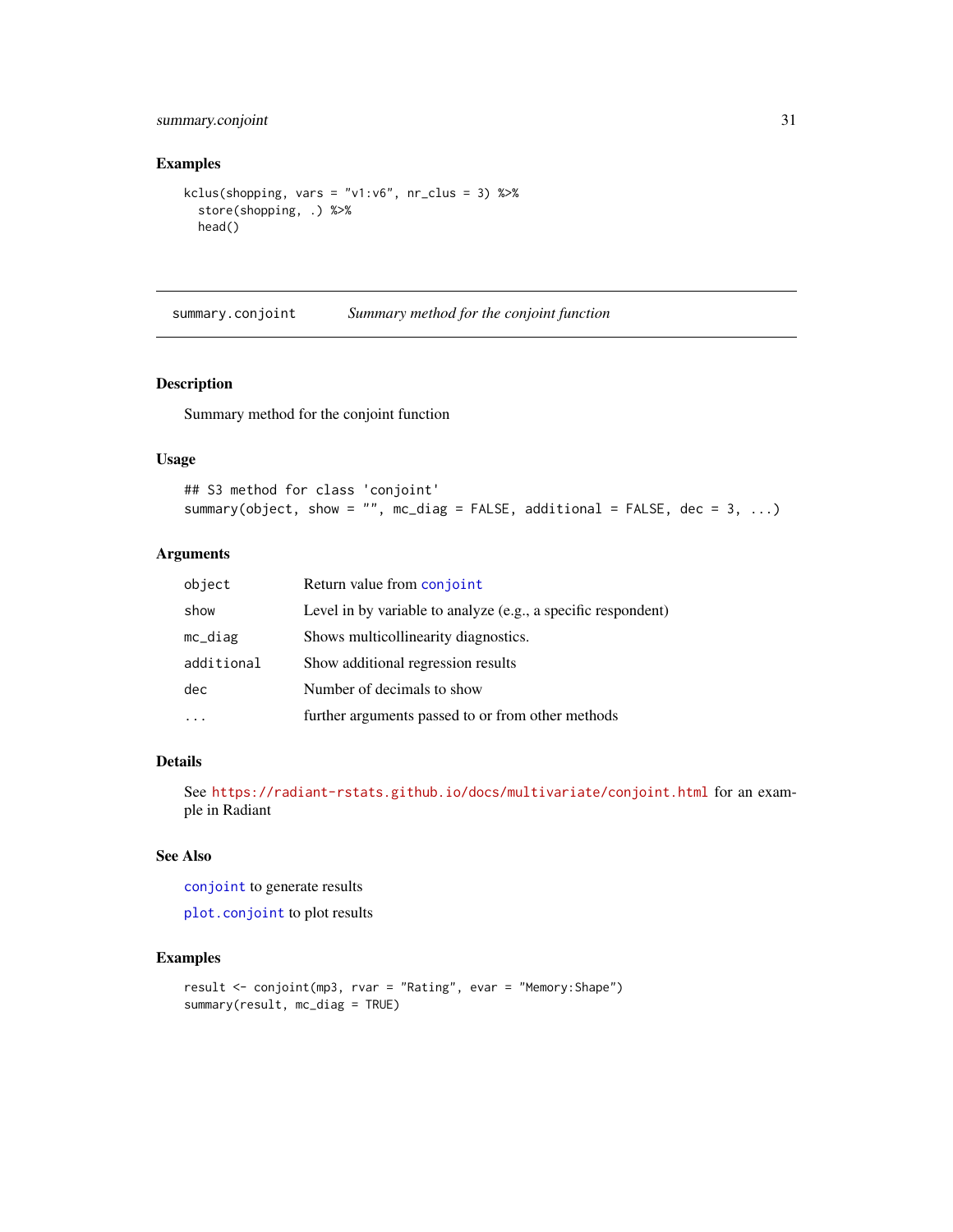<span id="page-31-1"></span><span id="page-31-0"></span>summary.full\_factor *Summary method for the full\_factor function*

#### Description

Summary method for the full\_factor function

#### Usage

```
## S3 method for class 'full_factor'
summary(object, cutoff = 0, fsort = FALSE, dec = 2, ...)
```
## Arguments

| object   | Return value from full_factor                                           |
|----------|-------------------------------------------------------------------------|
| cutoff   | Show only loadings with (absolute) values above cutoff (default $= 0$ ) |
| fsort    | Sort factor loadings                                                    |
| dec      | Number of decimals to show                                              |
| $\ddots$ | further arguments passed to or from other methods                       |

#### Details

See [https://radiant-rstats.github.io/docs/multivariate/full\\_factor.html](https://radiant-rstats.github.io/docs/multivariate/full_factor.html) for an example in Radiant

## See Also

[full\\_factor](#page-5-1) to calculate results

[plot.full\\_factor](#page-12-1) to plot results

#### Examples

```
result <- full_factor(shopping , "v1:v6", nr_fact = 2)
summary(result)
summary(result, cutoff = .5, fsort = TRUE)
```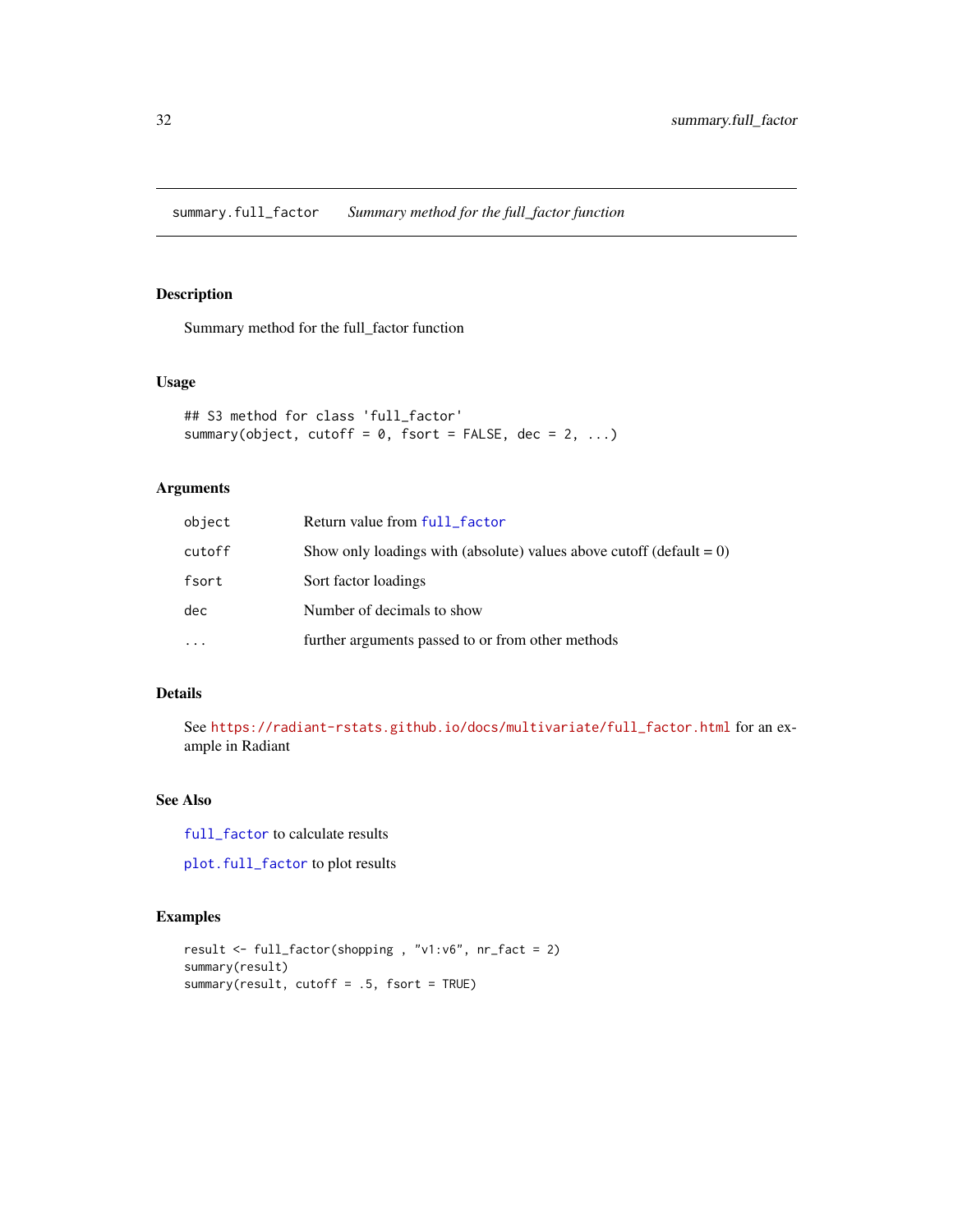<span id="page-32-1"></span><span id="page-32-0"></span>

## Description

Summary method for the hclus function

## Usage

```
## S3 method for class 'hclus'
summary(object, ...)
```
## Arguments

| object   | Return value from hclus                           |
|----------|---------------------------------------------------|
| $\cdots$ | further arguments passed to or from other methods |

#### Details

See <https://radiant-rstats.github.io/docs/multivariate/hclus.html> for an example in Radiant

#### See Also

[hclus](#page-7-1) to generate results [plot.hclus](#page-13-1) to plot results

## Examples

```
result <- hclus(shopping, vars = c("v1:v6"))
summary(result)
```
<span id="page-32-2"></span>summary.kclus *Summary method for kclus*

## Description

Summary method for kclus

```
## S3 method for class 'kclus'
summary(object, dec = 2, ...)
```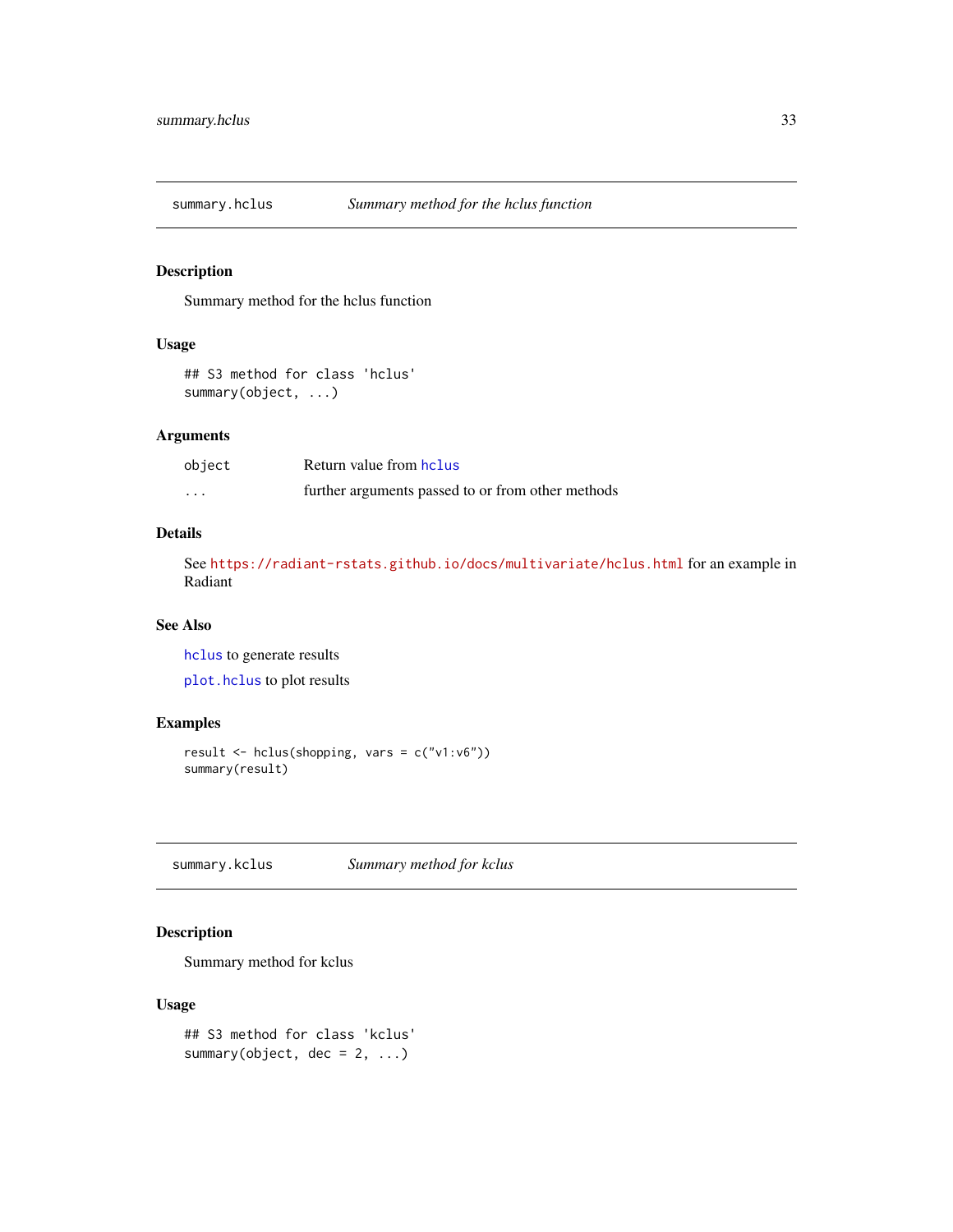#### <span id="page-33-0"></span>Arguments

| object                  | Return value from kclus                           |
|-------------------------|---------------------------------------------------|
| dec.                    | Number of decimals to show                        |
| $\cdot$ $\cdot$ $\cdot$ | further arguments passed to or from other methods |

## Details

See <https://radiant-rstats.github.io/docs/multivariate/kclus.html> for an example in Radiant

#### See Also

[kclus](#page-8-1) to generate results

[plot.kclus](#page-14-1) to plot results

[store.kclus](#page-29-1) to add cluster membership to the selected dataset

## Examples

```
result <- kclus(shopping, vars = "v1:v6", nr_clus = 3)
summary(result)
```
<span id="page-33-1"></span>summary.mds *Summary method for the mds function*

## Description

Summary method for the mds function

#### Usage

```
## S3 method for class 'mds'
summary(object, dec = 2, ...)
```
#### Arguments

| object                  | Return value from mds                                                     |
|-------------------------|---------------------------------------------------------------------------|
| dec.                    | Rounding to use for output (default $= 2$ ). $+1$ used for stress measure |
| $\cdot$ $\cdot$ $\cdot$ | further arguments passed to or from other methods                         |

#### Details

See <https://radiant-rstats.github.io/docs/multivariate/mds.html> for an example in Radiant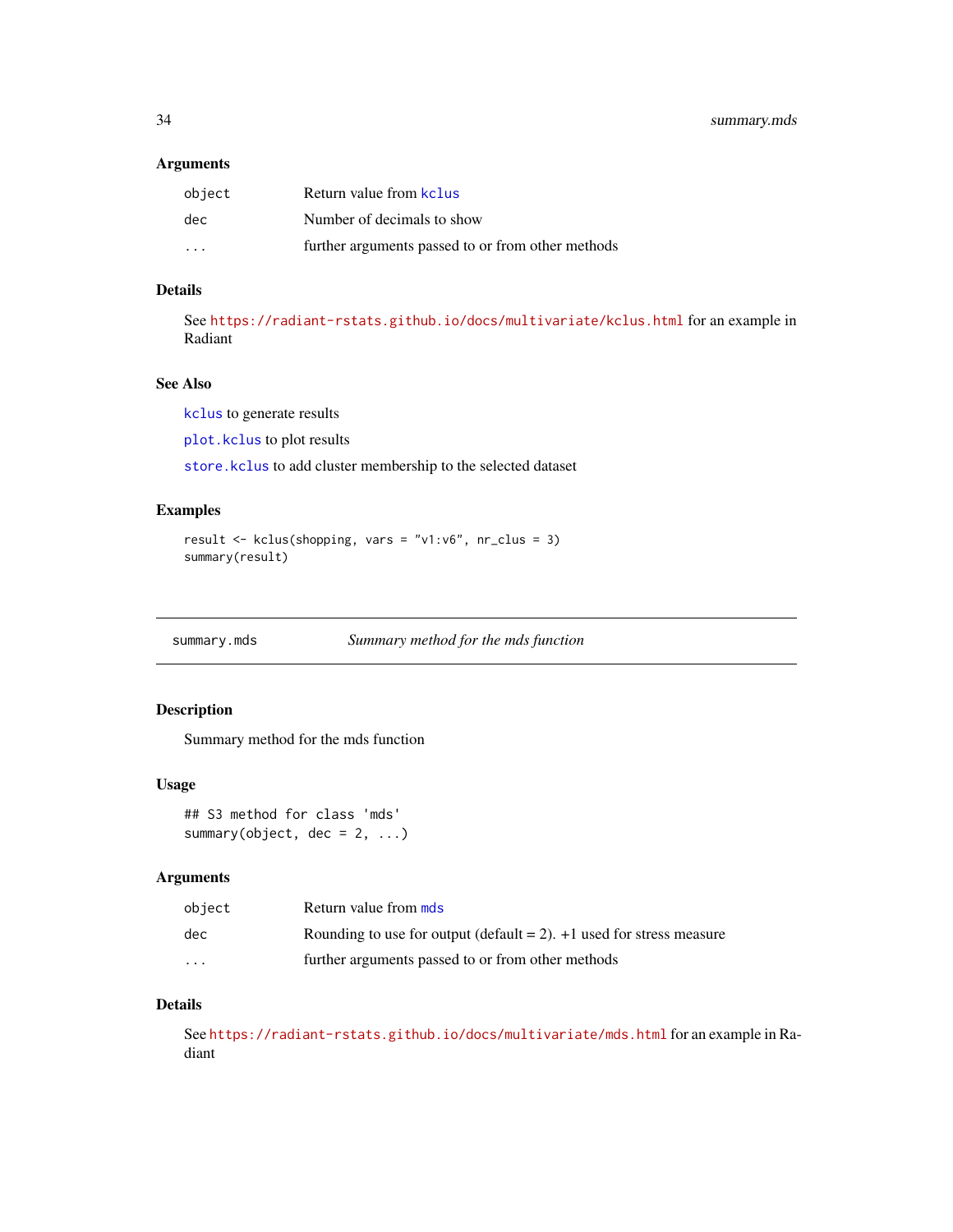## <span id="page-34-0"></span>summary.pre\_factor 35

#### See Also

[mds](#page-9-1) to calculate results

[plot.mds](#page-15-1) to plot results

#### Examples

```
result <- mds(city, "from", "to", "distance")
summary(result, dec = 1)
```
<span id="page-34-1"></span>summary.pre\_factor *Summary method for the pre\_factor function*

## Description

Summary method for the pre\_factor function

#### Usage

## S3 method for class 'pre\_factor' summary(object,  $dec = 2, ...$ )

## Arguments

| object                  | Return value from pre_factor                      |
|-------------------------|---------------------------------------------------|
| dec                     | Rounding to use for output                        |
| $\cdot$ $\cdot$ $\cdot$ | further arguments passed to or from other methods |

## Details

See [https://radiant-rstats.github.io/docs/multivariate/pre\\_factor.html](https://radiant-rstats.github.io/docs/multivariate/pre_factor.html) for an example in Radiant

## See Also

[pre\\_factor](#page-21-1) to calculate results

[plot.pre\\_factor](#page-16-1) to plot results

#### Examples

```
result <- pre_factor(shopping, "v1:v6")
summary(result)
pre_factor(computer, "high_end:business") %>% summary()
```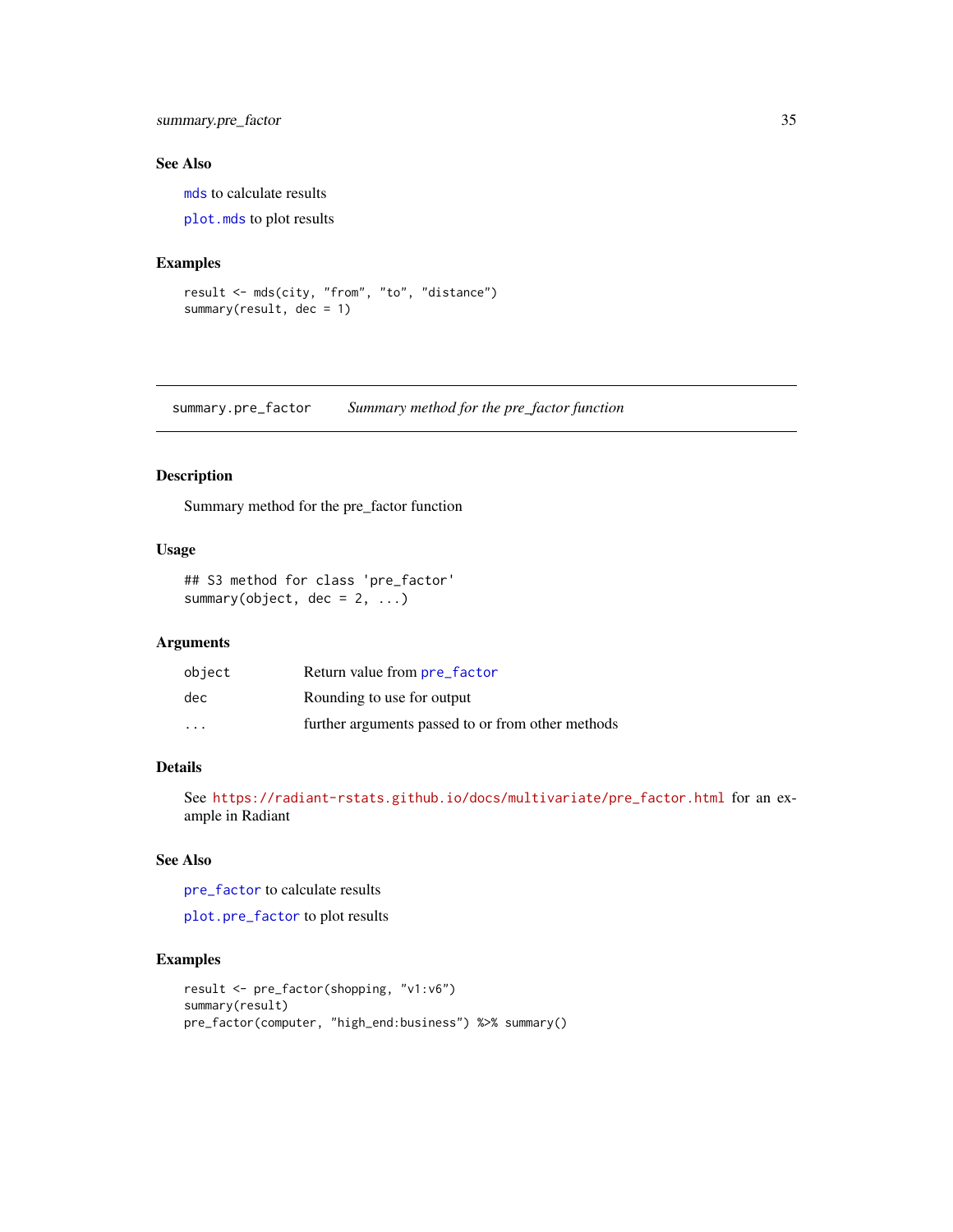<span id="page-35-1"></span><span id="page-35-0"></span>

## Description

Summary method for the prmap function

#### Usage

## S3 method for class 'prmap' summary(object, cutoff =  $0$ , dec =  $2$ , ...)

## Arguments

| object   | Return value from <b>prmap</b>                                          |
|----------|-------------------------------------------------------------------------|
| cutoff   | Show only loadings with (absolute) values above cutoff (default $= 0$ ) |
| dec      | Rounding to use for output                                              |
| $\cdots$ | further arguments passed to or from other methods                       |

## Details

See <https://radiant-rstats.github.io/docs/multivariate/prmap.html> for an example in Radiant

## See Also

[prmap](#page-22-1) to calculate results

[plot.prmap](#page-17-1) to plot results

## Examples

```
result <- prmap(computer, brand = "brand", attr = "high_end:business")
summary(result)
summary(result, cutoff = .3)
prmap(
  computer, brand = "brand", attr = "high_end:dated",
  pref = c("innovative","business")
) %>% summary()
```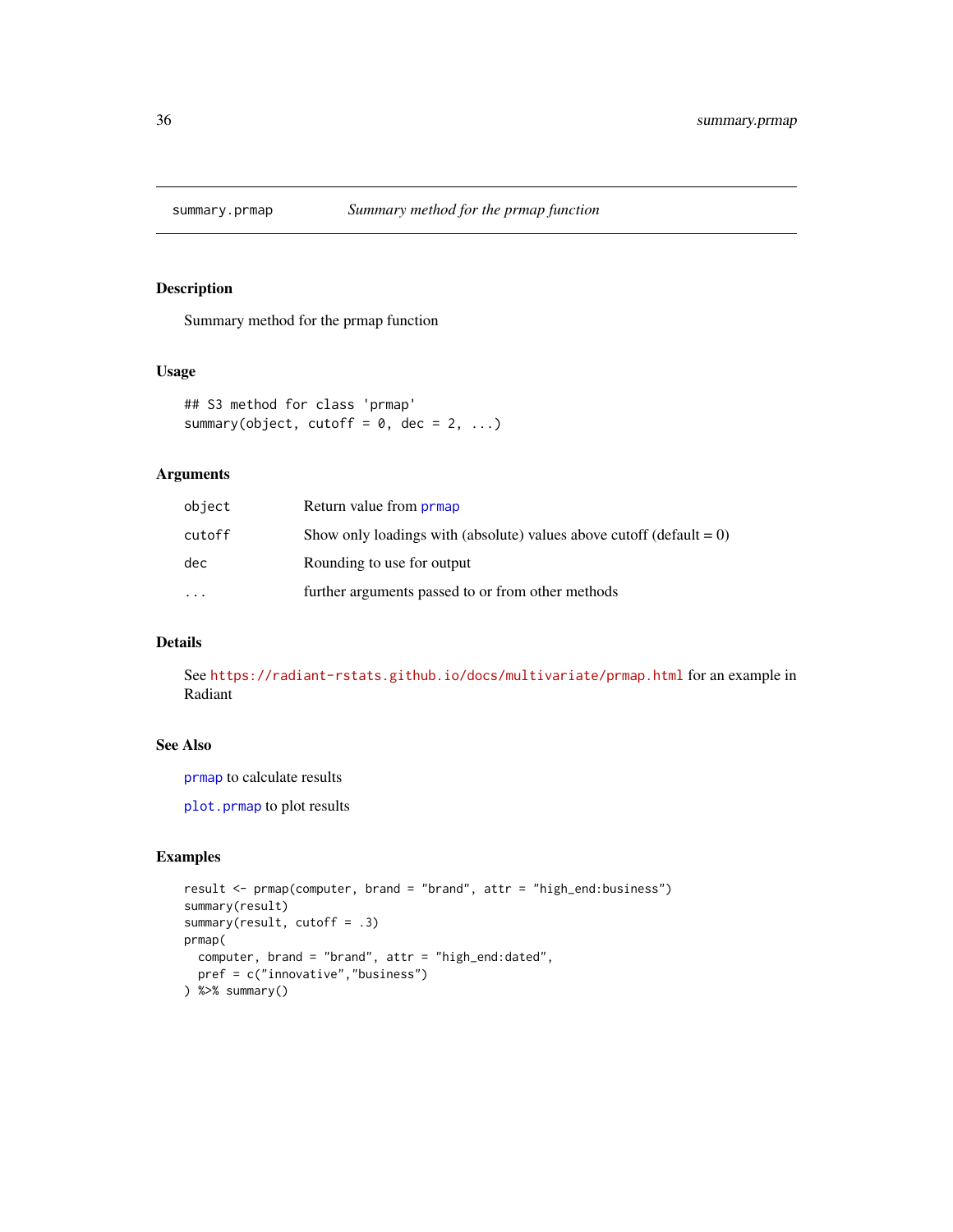<span id="page-36-0"></span>

## Description

Function to calculate the PW and IW table for conjoint

## Usage

```
the_table(model, dataset, evar)
```
#### Arguments

| model   | Tidied model results (broom) output from conjoint passed on by summary conjoint |
|---------|---------------------------------------------------------------------------------|
| dataset | Conioint data                                                                   |
| evar    | Explanatory variables used in the conjoint regression                           |

## Details

See <https://radiant-rstats.github.io/docs/multivariate/conjoint.html> for an example in Radiant

#### See Also

[conjoint](#page-4-1) to generate results [summary.conjoint](#page-30-1) to summarize results

[plot.conjoint](#page-11-1) to plot results

## Examples

```
result <- conjoint(mp3, rvar = "Rating", evar = "Memory:Shape")
the_table(tidy(result$model_list[[1]][["model"]]), result$dataset, result$evar)
```
toothpaste *Toothpaste attitudes*

## Description

Toothpaste attitudes

#### Usage

data(toothpaste)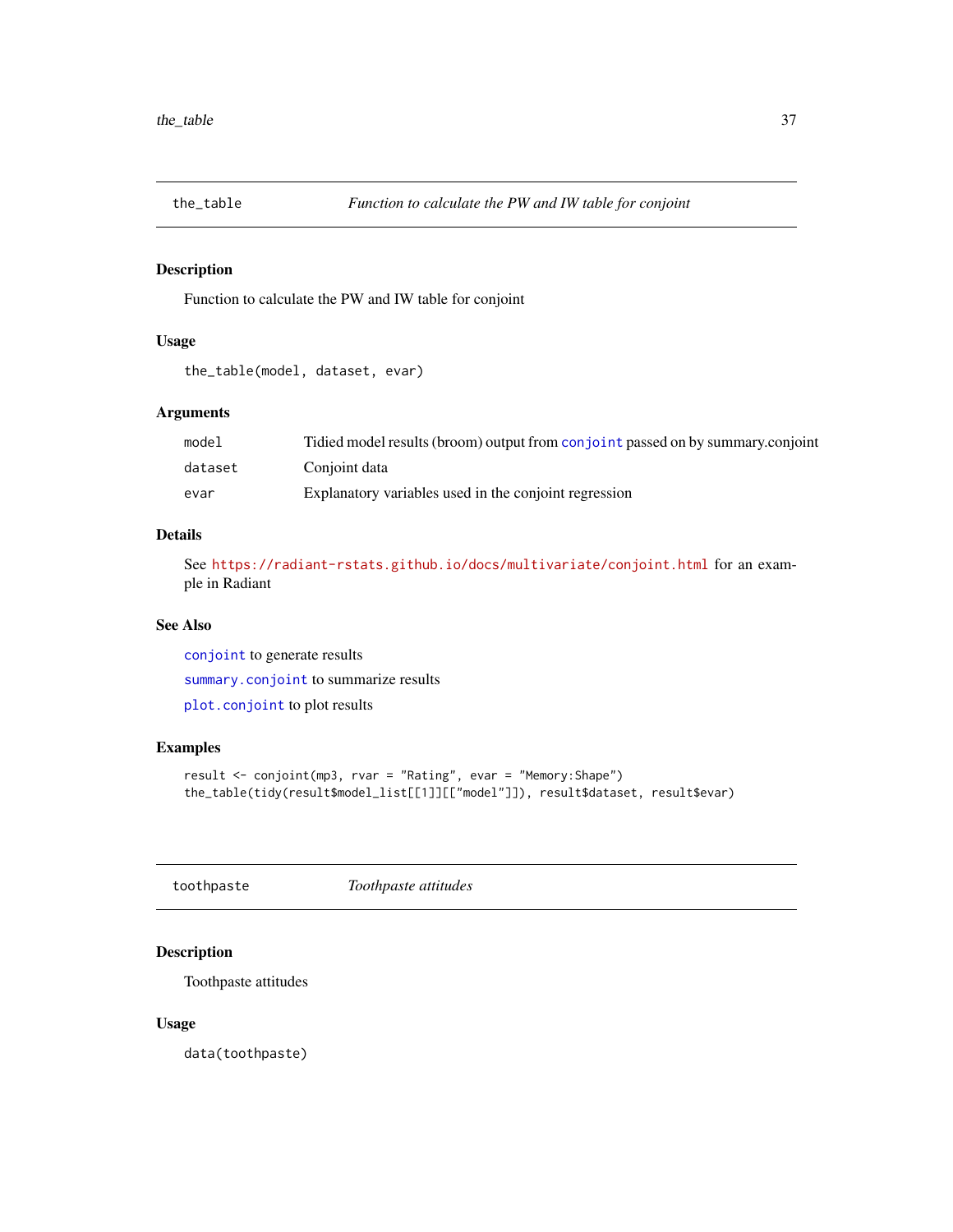## <span id="page-37-0"></span>Format

A data frame with 60 rows and 10 variables

#### Details

Attitudinal data on toothpaste for 60 consumers. Description provided in attr(toothpaste, "description")

tpbrands *Toothpaste brands*

## Description

Toothpaste brands

## Usage

data(tpbrands)

#### Format

A data frame with 45 rows and 4 variables

#### Details

Perceived (dis)similarity of a set of toothpaste brands. The dataset is used to illustrate multidimensional scaling (MDS). Description provided in attr(tpbrands, "description")